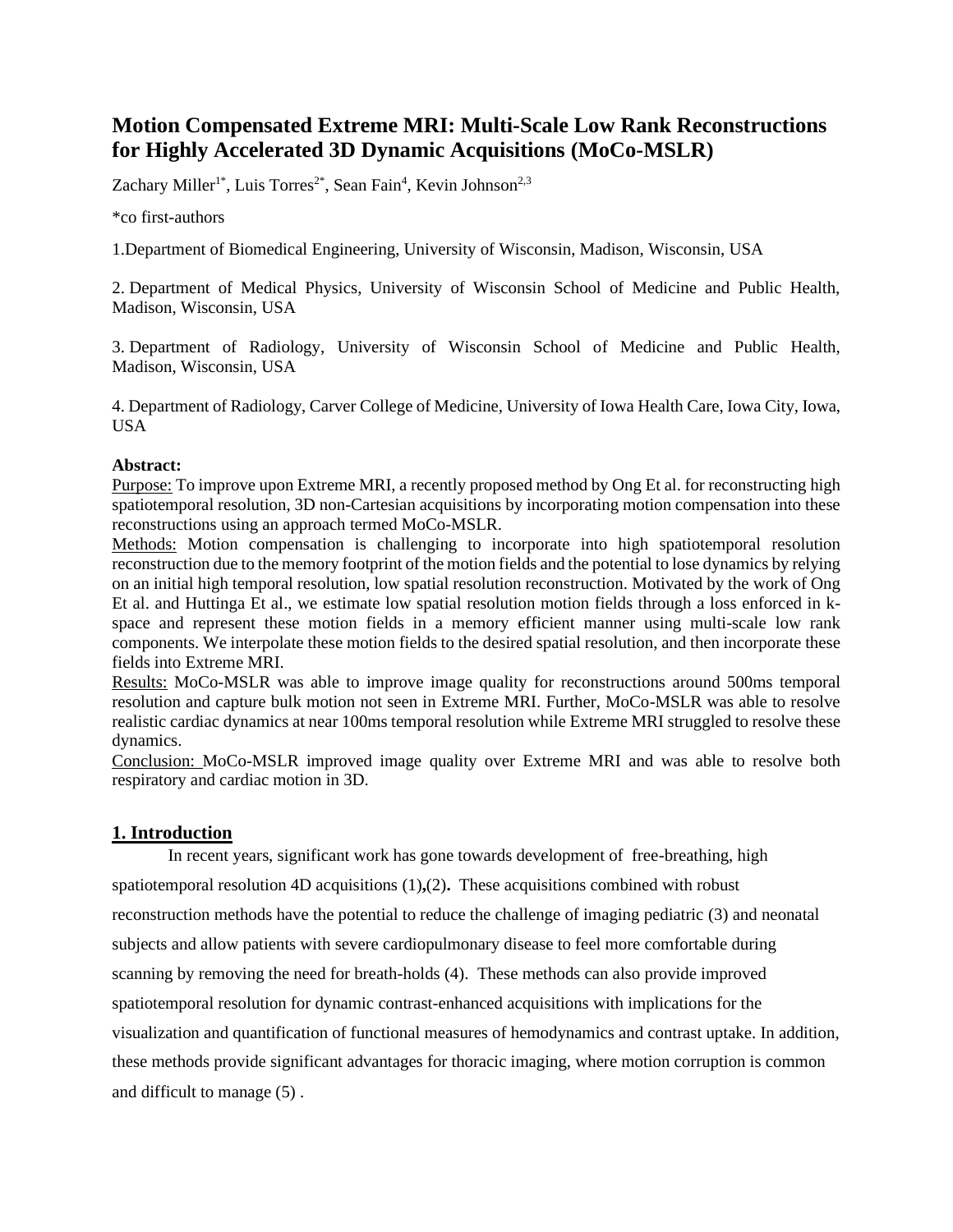These dynamic acquisitions are often acquired using non-Cartesian methods with pseudorandom view ordering. One of the benefits of this approach is that acquired data can be flexibly re-binned after the acquisition. This allows reconstructions across multiple dimensions in order to, for instance, resolve respiratory and cardiac motion. These binning methods are often performed using surrogate motion signals derived using respiratory belts, pilot tone modulation, or center of k-space based navigators (6) (7) (8). Using the motion surrogate, k-space data is typically binned prior to image reconstruction into a small number of motion states with the assumption these motion states recur periodically through the acquisition. In acquisitions with irregular respiratory or bulk motion, however, reconstruction performance using these binning techniques can be significantly degraded due to artifact from intraframe motion (6).

One approach to solving this problem is to bin data through time with sufficient temporal resolution (e.g. for respiratory motion ~500ms) to reduce intraframe motion. Reconstructing such data, however, is challenging due to the extreme degree of undersampling of individual frames and sheer amount of data generated by binning at sub-second intervals in minutes long scans. For smaller scale problems (e.g. lower spatiotemporal resolution), techniques that leverage correlations across frames via nuclear norm minimization are often used to reconstruct highly undersampled data (9). However, with increased matrix size and frame count, nuclear norm minimization quickly become infeasible with respect to memory and computation time (6) .

Ong et al (6) proposed a way to overcome this memory and computational bottleneck by directly optimizing for a highly compressed multi-scale low rank (MSLR) representation of the 4D time series. This method dubbed "Extreme MRI", is not only able to capture irregular and bulk motion in free breathing high spatiotemporal ultrashort echo time (UTE) pulmonary and DCE MRI acquisitions (3), but is able to further reduce the rank of the data set directly in the compressed space using the variational definition of the nuclear norm  $(10,11)$ .

Like all low rank methods though, Extreme MRI is dependent on correlations across frames. Bulk and irregular motion disrupts these correlations and erodes image quality. We hypothesized that incorporating motion compensation into Extreme MRI would improve image quality as it improves these correlations. This hypothesis is supported by a large body of work showing that incorporating motion compensation into reconstruction significantly improves reconstruction quality (5,12)

Much of this work, however, relies on motion field estimation through retrospective registration of low-resolution navigator images. This is problematic if the initial low-resolution reconstruction is unable to capture all motion dynamics. In the case of Extreme MRI at high temporal resolution (<500ms per frame), the accurate reconstruction of low resolution images themselves is challenging due to high levels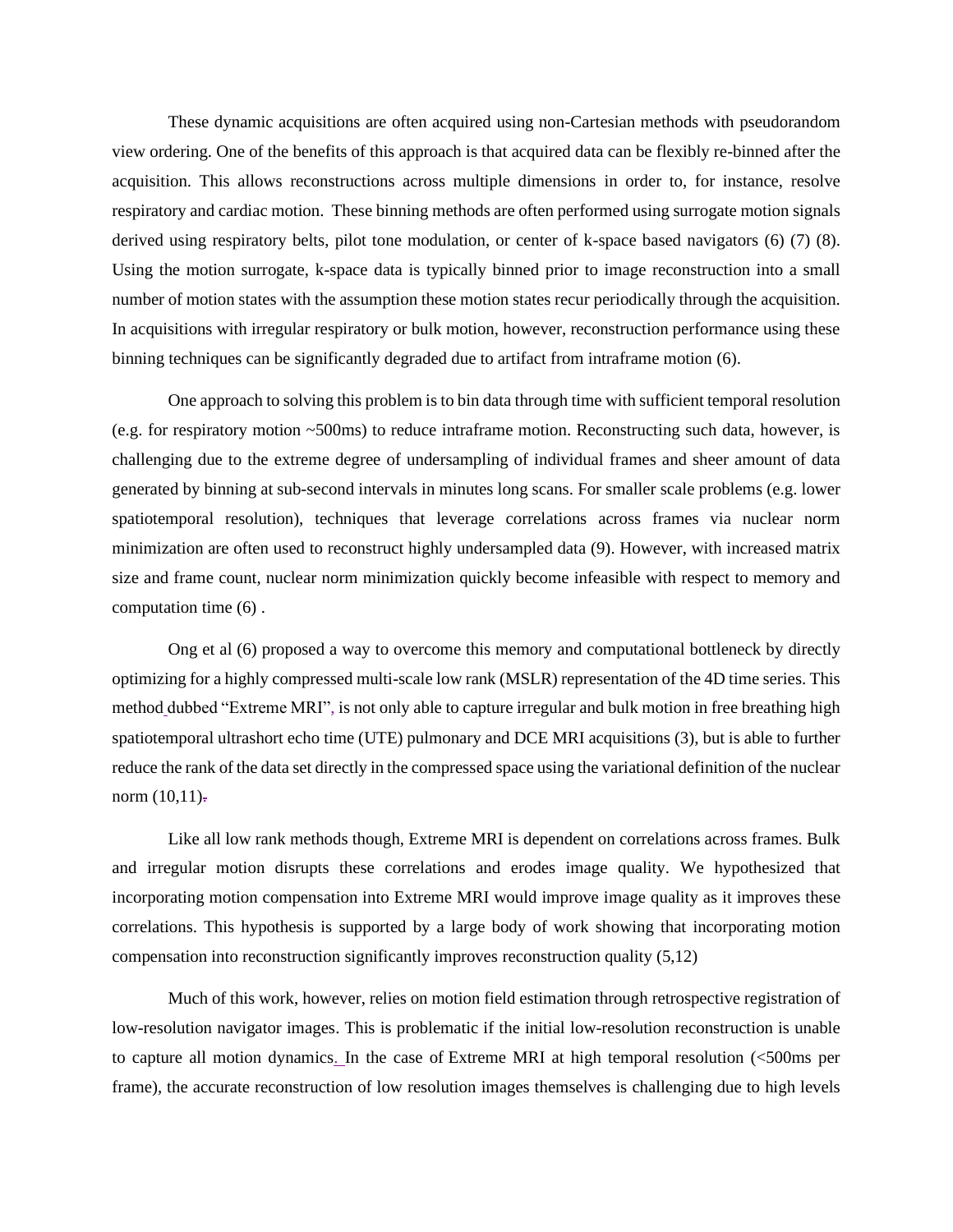of undersampling. Furthermore, many of these motion correction algorithms operate on relatively smallscale problems where memory constraints are less of a concern. For the scale of the problems Extreme MRI is attempting to reconstruct, use of dense motion fields can easily triple the memory footprint of reconstruction.

 In recent work, Huttinga et al. (13) have overcome these constraints by developing memory efficient methods to estimate motion fields directly from k-space data binned through time. This method warps a reference image-template according to loss enforced in k-space, and directly solves for a cubic B-spline parameterization of low rank representations of the motion fields. Using this method, Huttinga et al. can recover respiratory motion up to 100ms temporal resolution. As they use a k-space representation of motion fields relative to one static frame, they do not need prior dynamic reconstructions to accurately model motion.

In this work, motivated by the developments in (13) and (6), we integrate a memory efficient representation of the motion fields estimated in k-space with Extreme MRI reconstructions. Our proposed method involves estimating low resolution motion fields directly as multi-scale low rank components by enforcing k-space loss between a warped template image and acquired k-space data, up-sampling these fields directly in the compressed space, updating these fields through k-space based loss when needed, and then integrating these high-resolution fields into Extreme MRI. We apply this Motion Corrected MSLR technique (MoCo-MSLR) to 3D free breathing radial acquisitions and compare it to Extreme MRI reconstructions at temporal resolutions required to resolve respiratory (500ms) and cardiac dynamics (100ms).

#### **2. Theory**

#### **2.1 Extreme MRI: Multi-scale Low Rank Reconstruction Review**

The MSLR model (6,14) stacks a time series with T frames and image size N into a spatiotemporal matrix  $X$  of size  $T \times N$ . This spatiotemporal matrix is then represented as the sum of rank 1 block-wise matrices across varying block size scales. If  $\bar{I}$  is the number of block scales for the MSLR decomposition then for a given block scale  $j \in J$ ,  $Bl_j$  blocks of size  $N_j \times T$  are returned which are then factored into a block-wise left spatial basis  $L_j \in \mathbb{C}^{N_j \times 1}$  and a right temporal basis  $R_j \in \mathbb{C}^{T \times 1}$ . The sum of this decomposition across block-sizes for a frame  $X_t$  is:

$$
X_t = \sum_{j=1}^{J} B_j(L_j R_{j,t}^H) (1)
$$

Where  $B_j$  is a block-to-image operator.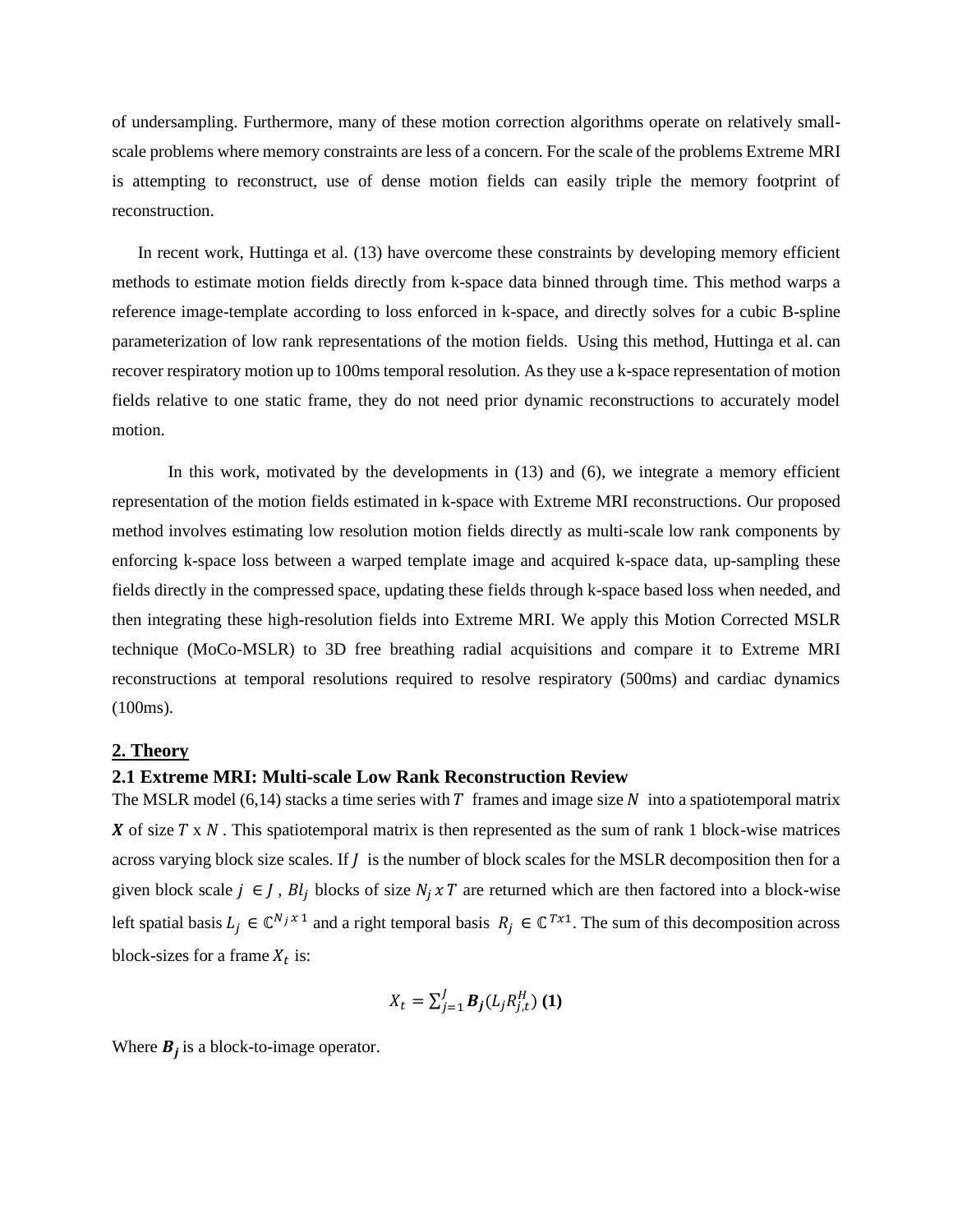The forward model for the reconstruction problem then with acquired multi-channel k-space data stacked into a matrix  $Y \in \mathbb{C}^{CM \times T}$  where C is the number of coils, M is the number of measurements and T is number of frames is:

$$
Y_t = \mathcal{A}\left(\sum_{j=1}^J \boldsymbol{B}_j\left(L_j R_{j,t}^H\right)\right)(2)
$$

Where  $A$  is a linear operator incorporating sensitivity maps and the non-uniform fast Fourier transform operator. To regularize the problem, Ong et al. applies block-wise low rank constraints by using the variational form of nuclear norm minimization:

$$
\min_{X = \sum_{j=1}^{J} M_j(L_j R_j)} \|X\|_{*} = \sum_{j=1}^{J} (||L_j||_F^2 + ||R_j||_F^2) (3)
$$

This formulation allows for block-wise rank reduction directly in the compressed space significantly reducing the memory and computational requirements associated with computing the nuclear norm. The full MSLR reconstruction objective function to be minimized is:

$$
f(L,R) = \frac{1}{2} ||Y - A(\sum_{j=1}^{J} B_j(L_j R_j^H))||^2 + \frac{\lambda_j}{2} \sum_{j=1}^{J} (||L_j||_F^2 + ||R_j||_F^2)
$$
 (4)

To further reduce reconstruction run-time , stochastic optimization is used to solve for the right and left vectors, taking gradient steps frame by frame rather than averaging across all frames.

In the formulation in **(4)**, the MSLR factorization attempts to model all dynamics including motion and contrast change in the time series. The greater the complexity of dynamics contained in this decomposition, the higher the rank must be to appropriately model these dynamics. As the decomposition intrinsically constrains rank, complex dynamics that cannot be modeled in this setting can be lost resulting in artifacts, blurring, and/or misrepresentation of the dynamics. Irregular respiratory and bulk motion is particularly challenging to model as it is usually associated with high rank.

### **2.2 MoCo-MSLR Reconstruction**

Let **forward** motion fields be defined as warps from a fixed template image to a given motion state and **adjoint** motion fields be warps from a given motion state back to the image template. Here we develop a multi-resolution reconstruction scheme that first solves for forward and adjoint low resolution motion fields and interpolates these motion fields to the desired resolution all as MSLR components. These interpolated motion fields at the desired resolution can then be further refined through k-space based template warping. These fields are then used in a final motion-compensated Extreme MRI reconstruction.

### **Low Resolution Forward Motion Field Formulation**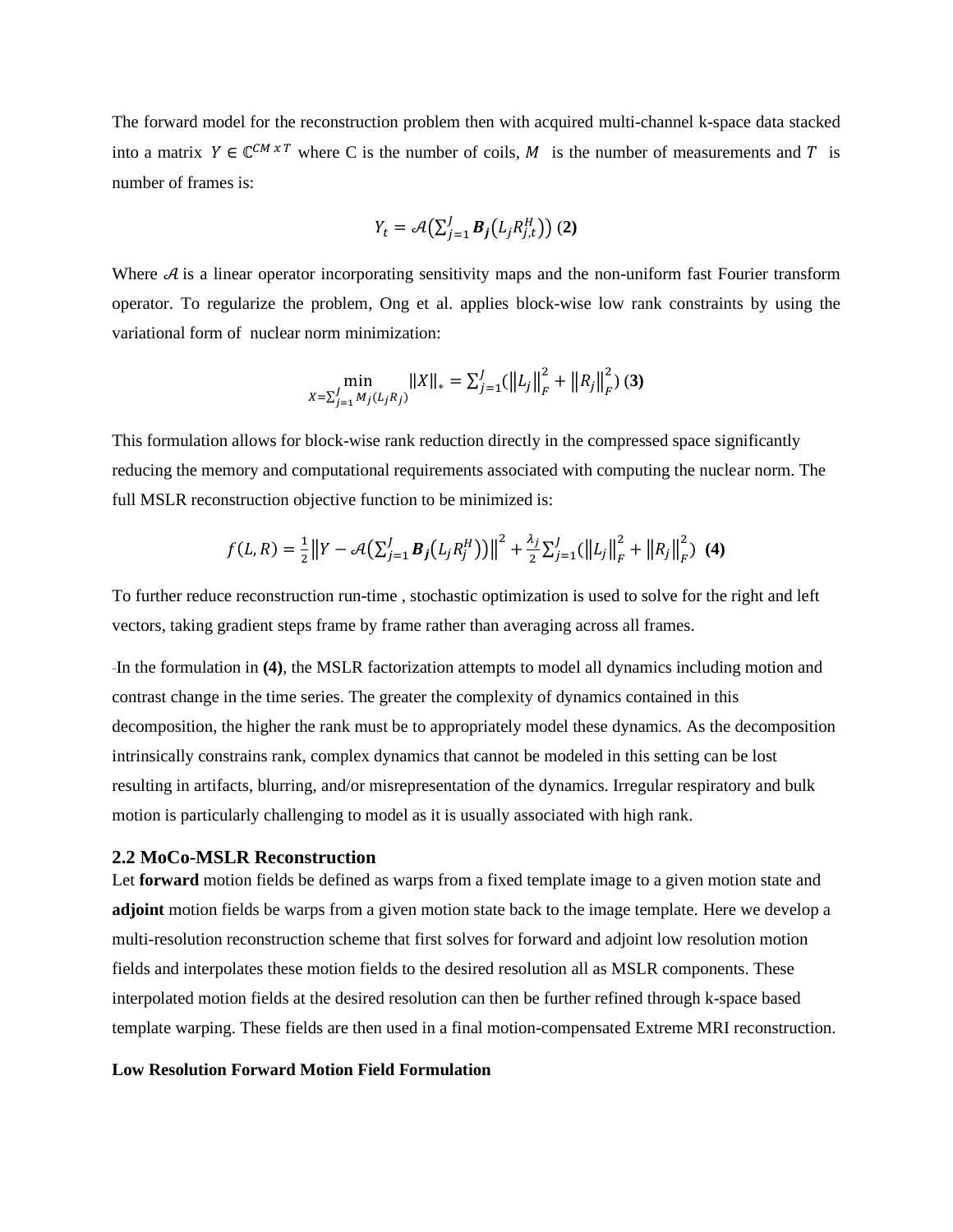Where applicable we follow the notation introduced in the MSLR reconstruction review above. Let acquired k-space data be stacked into a matrix  $Y \in \mathbb{C}^{CM \times T}$ . We model a bin of this time series in k-space as:

$$
Y_t = \mathcal{A}(I_{temp}(\Omega_{for,t}))
$$
 (5)

where  $I_{temp}$  is a template image,  $\Omega_{for,t} \in \mathbb{R}^{3XN}$  represent 3 channel dense deformation fields of size N with each voxel assigned a displacement:  $Id + r(x, y, z)$  that warp the template image to a given motion state at time t.  $A$  is an operator that transforms this warped template image into k-space.

To both regularize the problem and fit data on the GPU, we represent the deformation fields  $\Omega_{for,t}$  in a MSLR representation. Let  $\Omega_{for} \in \mathbb{R}^{3 \times T \times N}$  be the spatiotemporal matrix of the stacked three channel deformation fields over  $T$  frames. We decompose exactly as in  $(6)$  where:

$$
\Omega_{for} = \sum_{j=1}^{J} B_j(\Phi_{j,for} \Psi_{j,for}^H) (6)
$$

Where  $\Phi_{j, for} \in \mathbb{R}^{3xNx1}$ ,  $\Psi_{j, for}^H \in \mathbb{R}^{3xTx1}$  and  $B_j$  is the corresponding blocking operator.

Deformation fields are smoothed spatially using total variation regularization to allow for improved sliding motion at organ boundaries commonly found between the lung and chest wall (15). Although the MSLR representation significantly regularizes the deformation fields along the time dimension there is still potential for under-sampling artifact to propagate into the fields leading to high frequency oscillations through time in the image. To help mitigate this issue, block-wise rank of the MSLR deformation fields is minimized via the variational formulation of the nuclear norm. The regularization applied to the deformation field components at time  $t$  is:

$$
f_{reg,t} = \sum_{j=1}^{J} \frac{\lambda_j}{2} \left( \frac{1}{T} || \Phi_{j,for} ||_F^2 + || D\Psi_{j,for}^H ||_F^2 \right) + \gamma || D\Omega_{for,t} || (7)
$$

Note that the regularization on  $\Psi_{j, for}^{H}$  enforces temporal smoothness through the finite difference operator  $D$  over time frames. The finite difference operator is also applied to compute approximate spatial gradients  $\left(\frac{d\Omega}{d\mu}\right)$  $\frac{d\Omega}{dx}$ ,  $\frac{d\Omega}{dy}$  $\frac{d\Omega}{dy}, \frac{d\Omega}{dz}$  $\frac{du_2}{dz}$ ) for total variation spatial smoothing of the deformation fields. The deformations fields are solved stochastically as in Ong et al (6). The complete objective function then to solve for forward motion fields at time  $t$  in the MSLR basis is

$$
\underset{\substack{\phi_{j,for}, \Psi_{j,for}^{H} \\ \forall j \in J}}{\operatorname{argmin}} \|Y_{t} - \mathcal{A}(I_{temp}(\Omega_{for,t}))\| + \sum_{j=1}^{J} \frac{\lambda_{j}}{2} \left(\frac{1}{T} \left\|\phi_{j,for}\right\|_{F}^{2} + \left\|D\Psi_{j,for}^{H}\right\|_{F}^{2}\right) + \gamma \left\|D\Omega_{for,t}\right\|(\mathbf{8})
$$

#### **Low Resolution Adjoint Motion Field Formulation**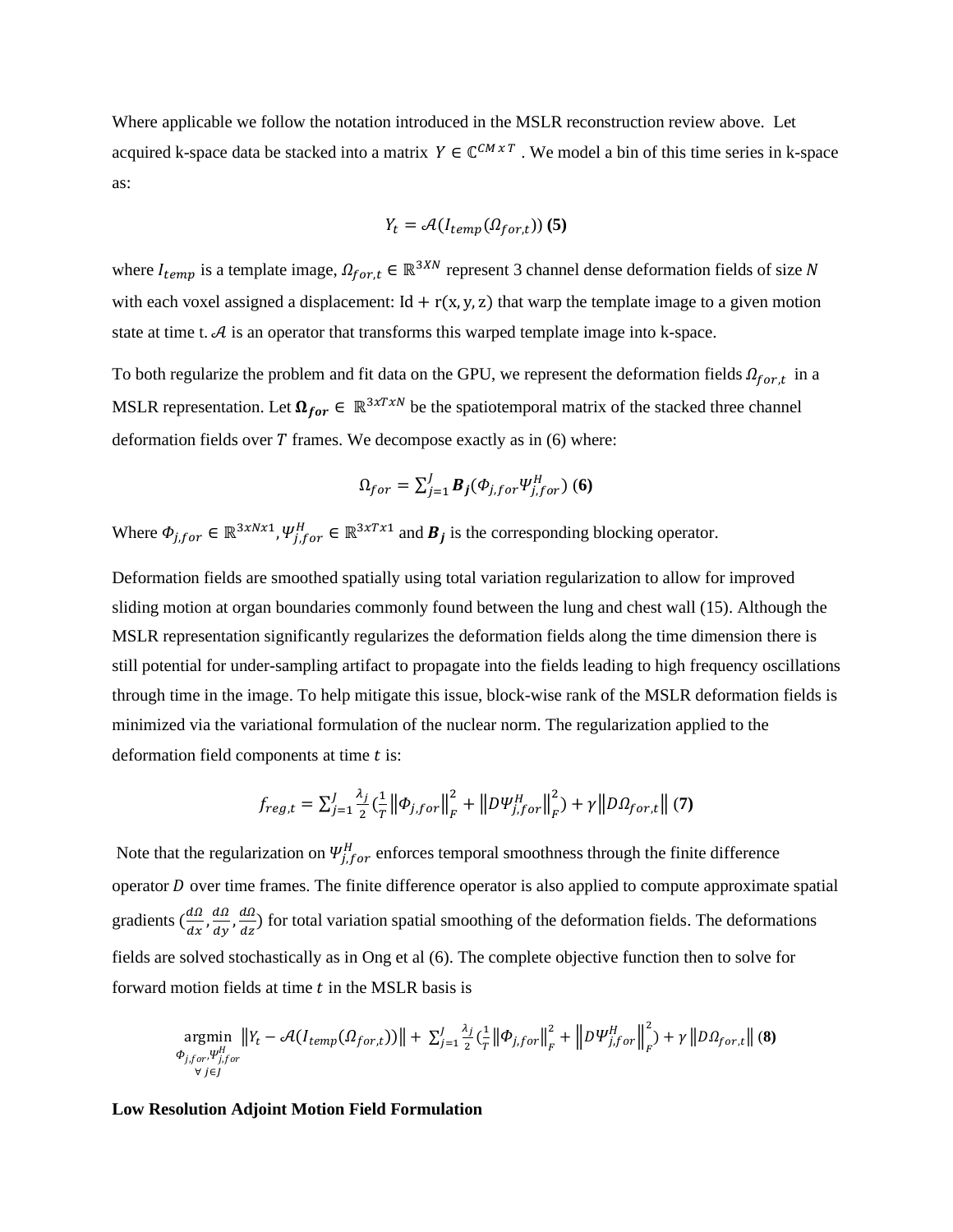After solving for the forward motion fields, we solve for the adjoint motion fields that relate a motion state at time  $t$  back to the template image. Forward motion fields are fixed and then applied to warp the chosen template frame to the motion state at time  $t$ . The MSLR representation of the adjoint deformation fields is then estimated by learning to warp this motion state back to the template. The algorithm then is:

#### *for iterations*

- 1. Randomly select time point  $t \in \{t_1, t_2, ..., t_T\}$
- 2. Forward warp  $I_{temp}$  to this motion state  $I_{temp}(\Omega_{for,t})$
- 3. Optimize argmin  $\scriptstyle{\Phi_{j,adj},\Psi_{j,adj}^H}$ ∀∈  $\left\|I_{temp} - I_{temp}(\Omega_{adj,t}(\Omega_{for,t}))\right\|^2 + \sum_{j=1}^J \frac{\lambda_j}{2}$  $\frac{y}{2}$ ( $\|\Phi_{j,adj}\|_F^2$  $\frac{2}{F} + ||D\Psi_{j,adj}^{H}||_{F}^{2}$  $\int_{j=1}^{J} \frac{\lambda_j}{2} (\left\| \Phi_{j,adj} \right\|_F^2 + \left\| D \Psi_{j,adj}^H \right\|_F^2) + \gamma \left\| D \Omega_{adj,t} \right\|_F^2$

#### **MSLR Interpolation**

We then interpolate the MSLR representation of the low resolution forward and adjoint deformation fields to the desired resolution used for the final reconstruction. We first initialize  $\Phi_{i, desired\, res}$  and  $\Psi_{i, desired\, res}$  for the forward and adjoint fields that warp the time series at the desired resolution. The algorithm then is as follows

#### *for iterations:*

- 1. Randomly select time point  $t \in \{t_1, t_2, ..., t_T\}$
- 2. Interpolate  $\Omega_{low \, res, t} = \sum_{j=1}^{J} B_j(\Phi_{j, low \, res} \Psi_{j, low \, res}^H)$  to  $\Omega_{desired \, res, t} = \sum_{j=1}^{J} B_j(\Phi_{j, desired \, res} \Psi_{j, desired \, res}^H)$ by applying a cubic B-spline interpolation operator

3. Optimize 
$$
\underset{\substack{\phi_{j,desired\,res}, \psi_{j,desired\,res} \\ \forall j \in J}}{\operatorname{argmin}} \|\Omega_{desired\, res, t} - \Omega_{low\, res, t}\|^2
$$

The interpolated motion fields at the desired resolution can then be further refined by the same k-space based motion field estimation introduced earlier.

#### **Motion Compensated Extreme MRI**

We then integrate the MSLR representation of the forward and adjoint motion fields that warp the time series at the desired resolution into Extreme MRI.

$$
\min_{L_j, R_j \,\forall j \in J} \left\| Y_t - \mathcal{A} \left[ I_t(\Omega_{for,t}) \right] \right\|^2 + \sum_{j=1}^J \frac{\lambda_i}{2} \left( \frac{1}{T} \left\| L_j \right\|_F^2 + \left\| R_j \right\|_F^2 \right) (9)
$$

Where  $I_t = \sum_{j=1}^{J} M_j (L_j R^H_{j,t})$  $\sum_{j=1}^{J} M_j (L_j R^H_{j,t})$  and  $\Omega_{for,t} = \sum_{j=1}^{J} M_j (\Phi_{j,t} \Psi_{j,t}^H)$  $j=1$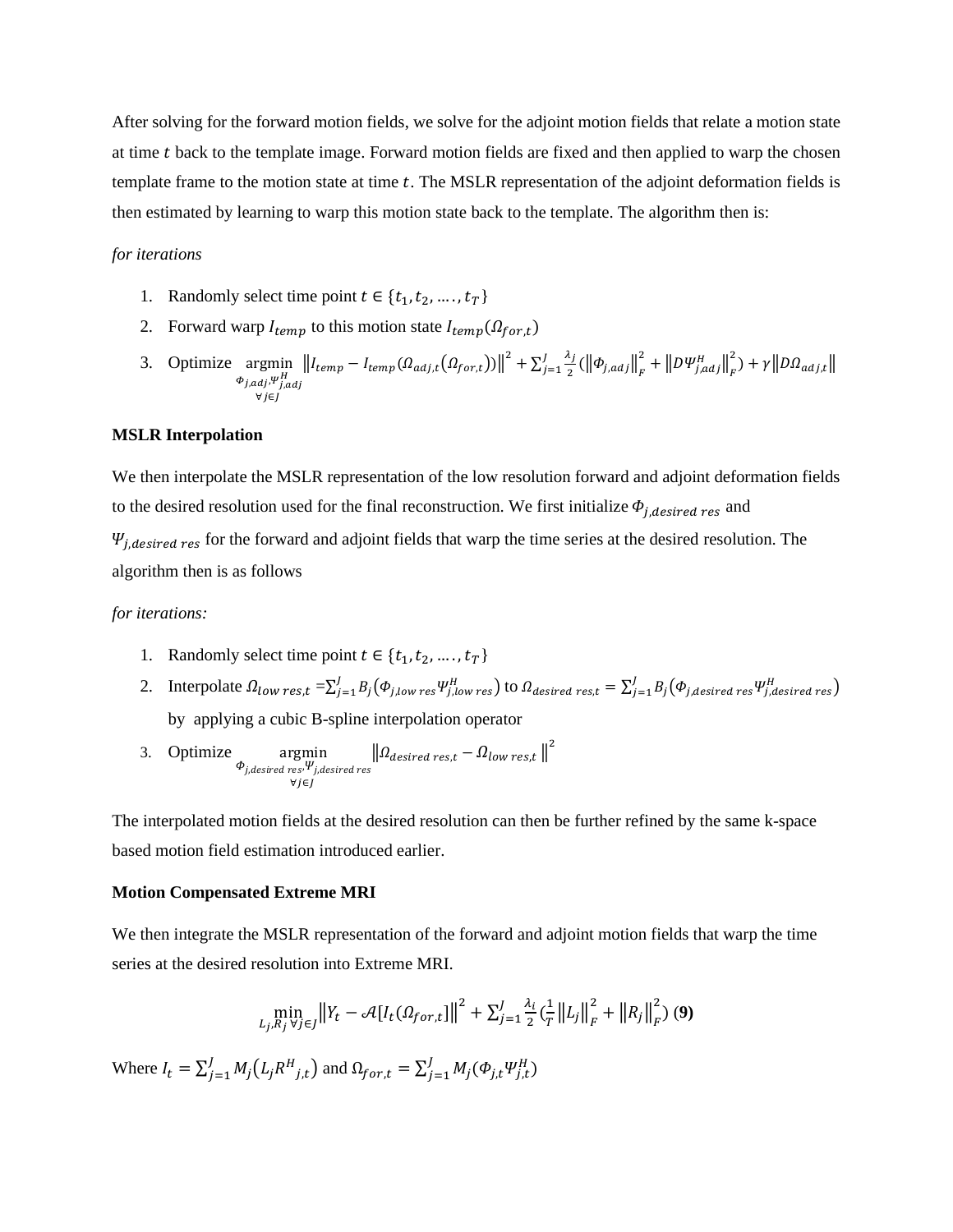The algorithm using stochastic gradient descent proceeds as follows:

Initialize  ${L_j}_{j=1}^j$  $\int_{j=1}^{J}$  and  $\{R_j\}_{j=1}^{J}$  $\int_{t=1}^{J}$  as in (6) then

*for iterations:* 

- 1. Randomly choose a time frame t and reconstruct its image:  $I_t = \sum_{j=1}^{J} M_j(L_j R_{j,t})$  $_{j=1}^{J} M_j (L_j R_{j,t})$ , and associated forward and adjoint fields:  $\Omega_{for,t} = \sum_{j=1}^{J} M_j (\Phi_{for,j,t} \Psi_{for,j,t}^H)$  $_{j=1}^{J} M_j(\phi_{for,j,t} \psi_{for,j,t}^H), \Omega_{adj,t} = \sum_{j=1}^{J} M_j(\phi_{adj,j,t} \psi_{adj,j,t}^H)$  $J_{j=1}^{J} M_j(\Phi_{adj,j,t}\Psi_{adj,j,t}^{H}).$  $I_t$  should be aligned with all other time frames.
- 2. Warp this image to its appropriate motion state:  $I(\Omega_{for,t})$
- 3. Take the gradients of the data-consistency term with respect to  $\{L_j\}$  and  $\{R_{j,t}\}$ . By the chain rule first take the gradient of the data-consistency term:  $DC_{grad}$  with respect to  $I_t(\Omega_{for,t})$ , warp this gradient back to the aligned space using the adjoint deformation field:  $DC_{grad}(\Omega_{adj,t})$ , and finally take the gradient with respect to  $\{L_j\}$  and  $\{R_{j,t}\}.$
- 4. Take the gradients of  $f_{reg} = \sum_{i=1}^{J} \frac{\lambda_i}{2}$  $\frac{\pi i}{2} (||L_j||_F^2)$  $\frac{2}{F} + ||R_{j,t}||_F^2$  $\int_{j=1}^{J} \frac{\lambda_i}{2} (||L_j||_F^2 + ||R_{j,t}||_F^2)$  with respect to  $\{L_j\}$  and  $\{R_{j,t}\}.$
- 5. Update L and R as follows:  $L_j = L_j \alpha T [\nabla_{L_j} f_{reg} \nabla_{L_j} (DC_{grad} (\Omega_{adj}))]$  and  $R_{j,t} = R_{j,t} \alpha[\nabla_{\text{R}_\text{j}} f_{reg} - \nabla_{\text{R}_\text{j}}(D \mathcal{C}_{grad}(\Omega_{adj}))]$

#### **3. Methods**

We applied MoCo-MSLR to free breathing 3D radial imaging acquisitions in the lung and placenta from previously acquired datasets. Lung data was acquired in one healthy volunteer and 2 patients with diffuse lung disease [cystic fibrosis (CF) and idiopathic pulmonary fibrosis (IPF)]. Placental data was acquired in one healthy pregnant patient in the third trimester. All subjects were asked to breath normally during the acquisition. For all subjects, reconstructions at ~500ms were performed to resolve respiratory motion. For subjects with sufficient contrast between the ventricular wall and blood (healthy volunteer and CF case), a second reconstruction at ~100ms was run to resolve both cardiac and respiratory motion.

### **3.1 Reconstruction Implementation**

K-space data was coil compressed to 20 channels if greater than 20 channels were used during acquisition, otherwise data was not coil compressed. Similar to (6), the 3D radial data used an oversampled field of view (FOV) and was adjusted automatically to include all areas producing MRI signal. Signal outside the reconstructed FOV can lead to artifacts from data-inconsistencies between the acquired k-space data and the NUFFT transformed image data. Further, modeling motion that falls in and out of the FOV is difficult and leads to non-topology preserving deformation fields. To counter this, we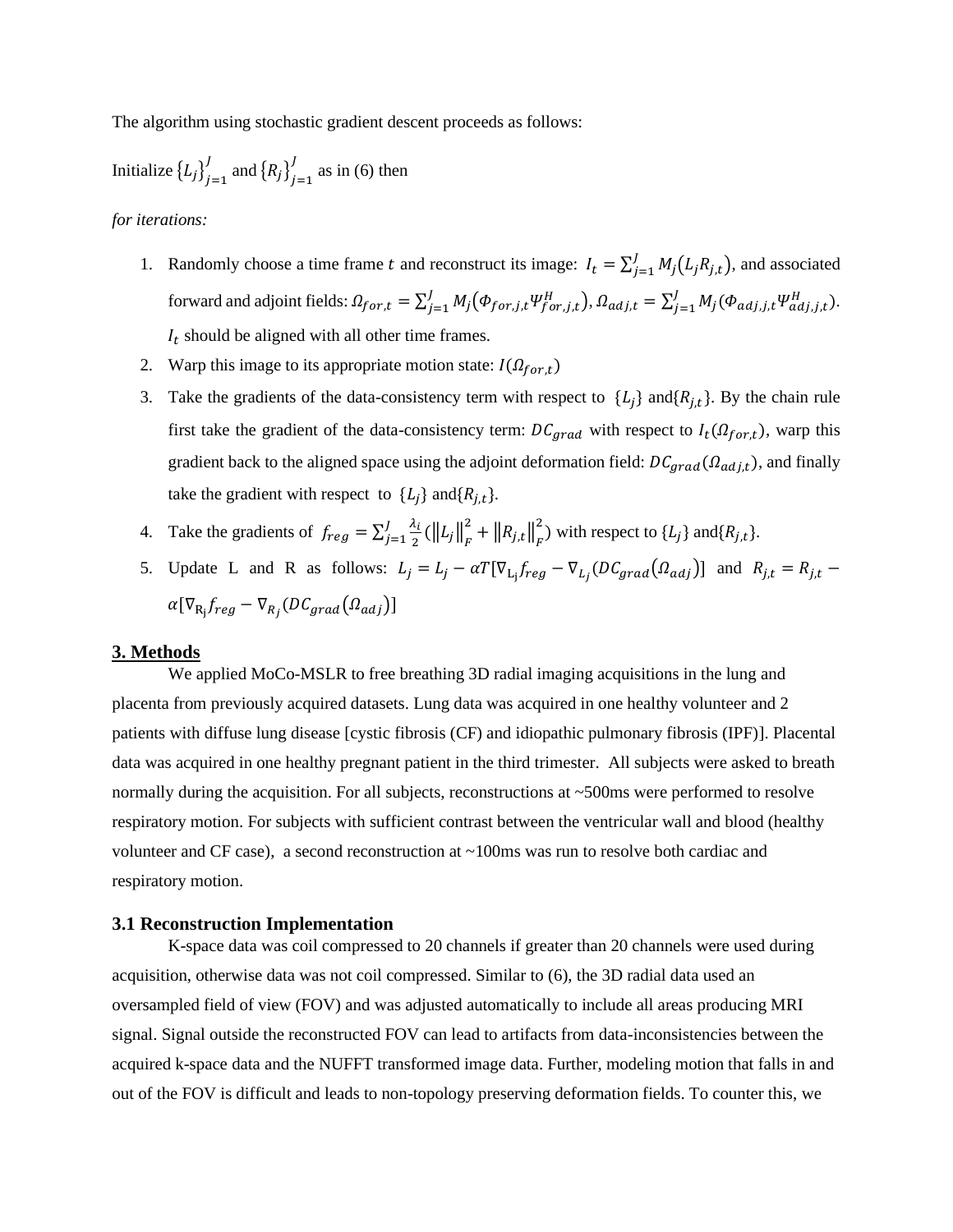followed the steps in (6) by reconstructing a gridded image at twice the prescribed FOV, thresholding the image at 0.1 of the maximum amplitude to estimate the FOV. Density compensation was used to improve convergence. Sensitivity maps were estimated using J-sense from all data binned together (16). For the motion correction steps that require k-space data and the final MSLR reconstruction, k-space data was binned in time with number of projections per bin determined by dividing the total number of projections by the number of required frames for reconstruction.

Low resolution template images  $(\sim 3.5 \text{ mm}$  isotropic) were reconstructed by running an Extreme MRI reconstruction with all projections binned together. The reconstruction was run for 200 iterations to ensure data-consistency. Block sizes of [8,16,32] with regularization weight of 1e-8 were used across all cases, however, these choices do not substantially impact the template reconstruction as only a single frame was reconstructed.

Spatial deformation field bases  $\left\{\phi_j\right\}_{j=1}^N$  $\frac{J}{I}$  were initialized using Gaussian noise and temporal deformation field bases  $\left\{\Psi_j^H\right\}_{j=1}^J$  $\frac{J}{I}$  were initialized with all 0s.

In place of explicitly computing gradients for the low-resolution motion estimation and interpolation steps, we used auto differentiation in Pytorch using an Adam optimizer. For low resolution steps, a learning rate of .01 across all block scale was chosen. For interpolation, a learning rate of .001 across all block scales was chosen. To fit the spatial deformation field bases used in the full resolution reconstruction with matrix size  $P_x$  x  $P_y$  x  $P_z$  on the GPU, we created blocks corresponding to a matrix of control points of size  $\frac{Px}{3} \times \frac{Py}{3}$  $\frac{3y}{3}$  x  $\frac{Pz}{3}$  $\frac{2}{3}$  that was then trilinearly interpolated to the full deformation field size during reconstruction.

The final motion compensated reconstruction used the code found at [https://github.com/mikgroup/extreme\\_mri](https://github.com/mikgroup/extreme_mri) as a foundation. This code was modified to allow for forward and adjoint warping of time frames. For all MoCo-MSLR reconstructions, we represented the time series using 2 block scales with sizes [64,128] to allow the reconstructions to fit on the GPU.

For all MoCO-MSLR reconstructions, image quality and motion dynamics were compared against Extreme MRI. For all Extreme MRI reconstruction, three block scales with block-sizes of [32,64,128] with regularization weight of 1e-8 were used. These reconstructions were run for 60 iterations. For reconstructions with targeted temporal resolution ~500ms, respiratory dynamics was tracked by fixing a volumetric window about the liver-lung interface, and then auto-correlating this fixed window with a sliding window through time. For reconstructions with targeted temporal resolution near ~100ms, both cardiac and respiratory dynamics were tracked if the motion was resolved on visual inspection of CINEs. Cardiac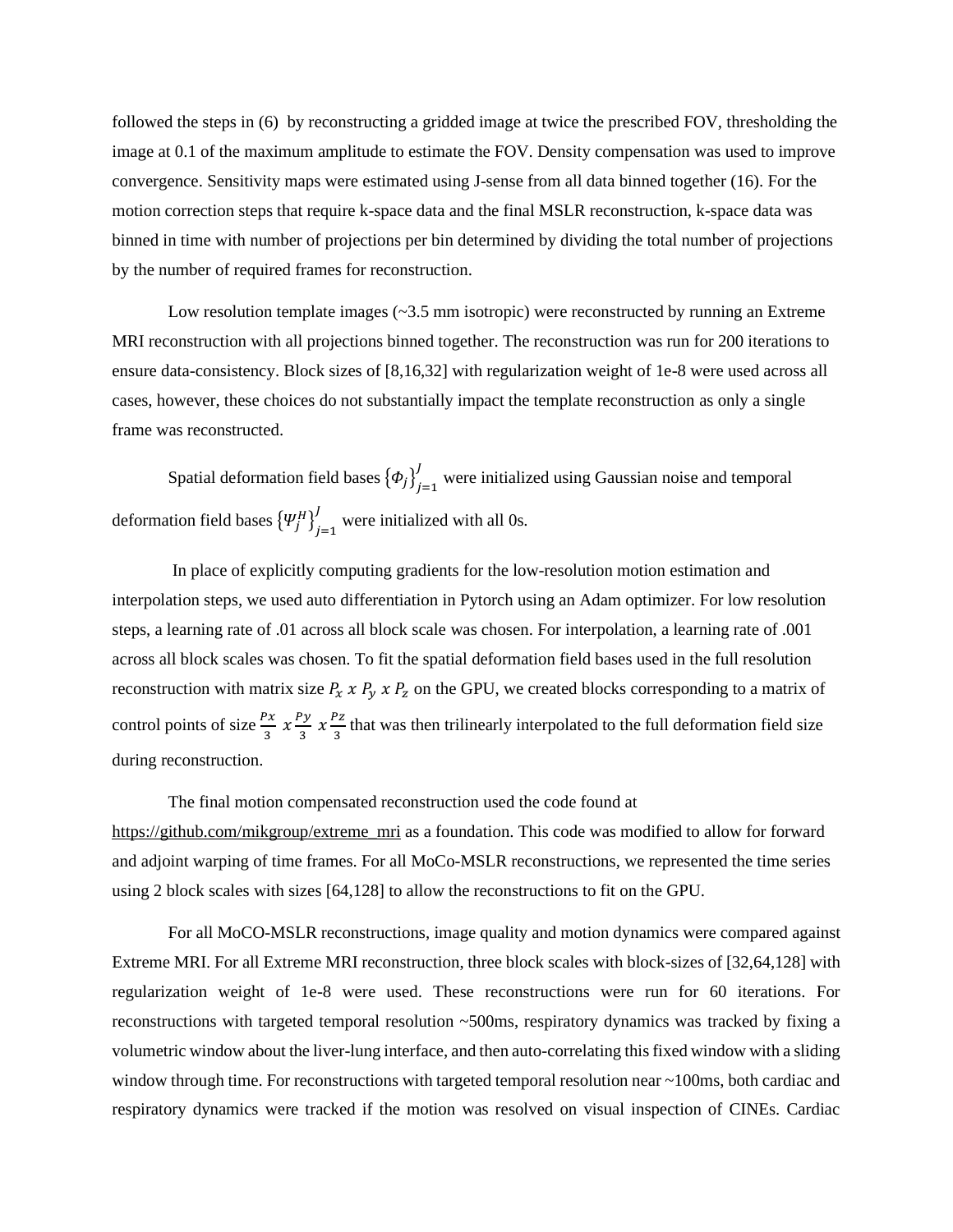dynamics was tracked by fixing a volumetric window about the left ventricle, autocorrelating as above, Fourier transforming this signal, and then filtering the signal in a 0.05hz pass band about the presumed cardiac cycle rate.

Respiratory dynamics was tracked as above and then gaussian smoothed using  $\sigma = 3$  pixels in Scipy.

### **3.2 Healthy Volunteer 1**

One healthy volunteer UTE lung dataset (17) was acquired with a 32 channel coil, scan time of 5 minutes and 45 seconds, TE=0.25ms, TR=3.6ms, flip angle=24° and 1.25mm isotropic resolution, Ferumoxytol (4mg/kg) was given prior to the scan. The number of projections was 94,957 with 636 readout length acquired using 3D pseudorandom bit-reversed view ordering. Two reconstructions were performed. The first reconstruction targeted a spatial and temporal resolution of 1.25mm isotropic and 690ms with the goal of resolving respiratory motion. The second reconstruction targeted a spatial and temporal resolution of 1.67mm isotropic and 115ms respectively with the goal of resolving both cardiac and respiratory motion.

### **3.3 Cystic Fibrosis Patient**

One UTE lung dataset of a cystic fibrosis (CF) patient was acquired with an 8-channel coil array, an overall scan time of 4 minutes 18 seconds, TE=80µs, TR=3.48ms, flip angle 4 degrees and 1.25 mm isotropic resolution. The number of projections was 75,768 and 654 readout length. This dataset is publicly available and was included in the original Extreme MRI work [1]. Two reconstructions were performed. The first reconstruction targeted a spatial and temporal resolution of 1.25mm isotropic and 515ms respectively with the goal of resolving respiratory motion. The second reconstruction targeted a spatial and temporal resolution of 1.67 mm isotropic and 83ms temporal respectively with the goal of resolving both cardiac and respiratory motion.

#### **3.4 IPF Patient**

One UTE lung dataset of a patient with idiopathic pulmonary fibrosis (IPF) was acquired with an 8-channel coil array, an overall scan time of 4 minutes 54 seconds, TE=80µs, TR=3.27ms, flip angle 4 degrees and 1.25 mm isotropic resolution. The number of projections was 89964 and 654 samples per projection. One reconstruction was performed. The targeted spatial and temporal resolution for this reconstruction was 1.25mm isotropic and 588ms respectively with the goal of resolving respiratory motion.

#### **3.5 Third Trimester Pregnant Patient**

One placental dataset of a healthy pregnant patient in the third trimester was acquired with GE Air Coil, an overall scan time of 4 minutes, 2 seconds, TE=1.3ms, TR=5.0ms, flip angle of 25 degrees, 1mm isotropic resolution. One reconstruction was performed. The targeted spatial and temporal resolution for this reconstruction was 1.8 mm isotropic and 605ms with the goal of resolving respiratory motion.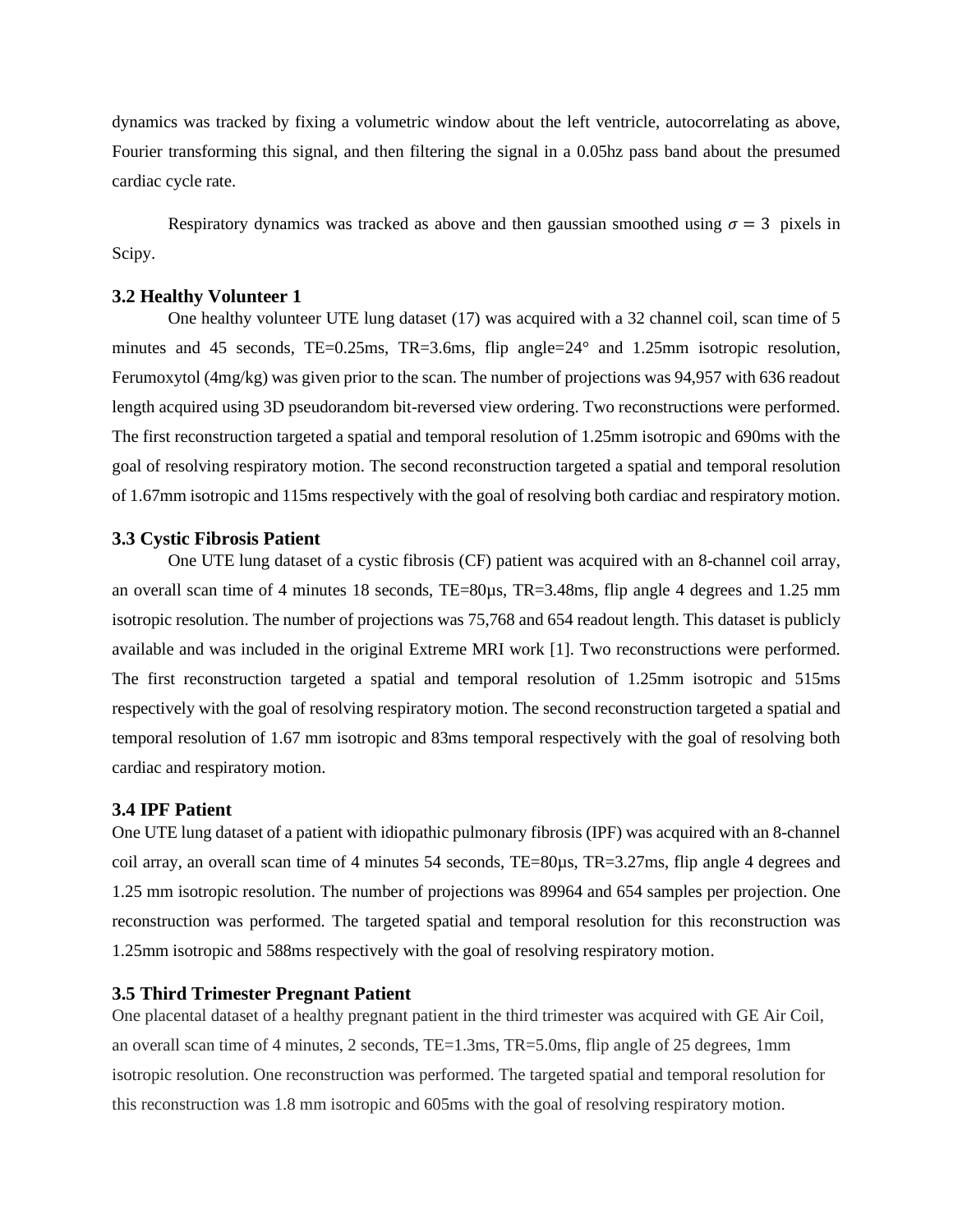The healthy volunteer and CF datasets were acquired on a 3 Tesla GE scanner. The IPF and placental datasets acquired on a 1.5 Tesla GE scanner



# **4. Results**

**Figure 1** shows extracted respiratory signals for  $\sim$  500 ms reconstructions across all cases.

*Figure 1: Respiratory Signal Tracking. For reconstructions near 500ms that visualized the diaphragm, a fixed volumetric window was placed on the right hemidiaphragm and autocorrelated with a sliding window through time. The respiratory dynamics in the (a) healthy volunteer is nearly periodic. Both MoCo-MSLR and Extreme-MRI are in phase. The respiratory dynamics in the (b) CF patient were much more variable. In general though, MoCo-MSLR and Extreme-MRI are roughly in phase. In the (c) IPF patient, respiratory dynamics between MoCo-MSLR and Extreme-MRI are generally in phase. In the (d) pregnant patient, a fixed volumetric window was placed on the edge between the uterine wall and placenta and autocorrelated with a sliding window through time. Although respiratory dynamics are a little harder to extract here, overall, both MoCo-MSLR and Extreme-MRI remain roughly in phase.*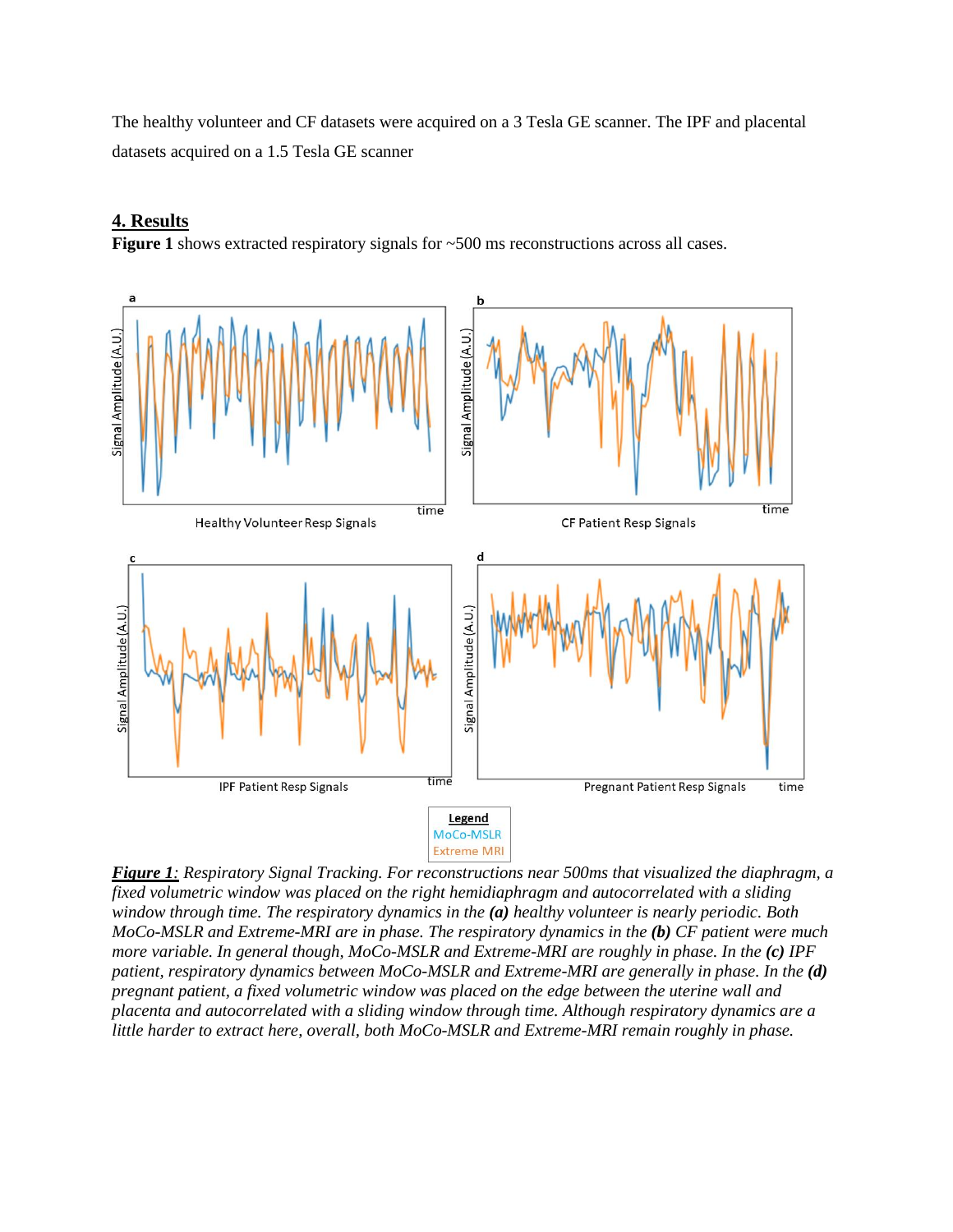# **4.1 Healthy Volunteer Dataset**

**Figure 2** and **supplemental video 1** (<https://doi.org/10.6084/m9.figshare.19583887.v2>) compare

MoCo-MSLR versus Extreme MRI for the reconstruction targeting 690ms temporal resolution.



*Figure 2: Reconstruction Results on Healthy Volunteer. Displayed here are representative axial slices from MoCo-MSLR (left) and Extreme MRI (right) reconstructions with 690ms targeted temporal resolution and 1.25mm isotropic spatial resolution. The red bounding box represents the portion of the image zoomed in on row 2. In this healthy volunteer with nearly periodic respiratory motion, no significant differences in image quality can be seen. Both reconstructions resolve small vascular features equally well (blue arrow)*

Image quality is similar between the reconstruction methods with minimal flickering artifact; however, the liver edge appears sharper for MoCo-MSLR during motion **(supplemental video 1).** Vascular structures are resolved similarly by both methods **(figure 2, blue arrow, row 2).** Both reconstructions resolve similar motion dynamics as seen from the video and the extracted respiratory signal **(figure 1a).**

**Figure 3** and **supplemental video 2 (<https://doi.org/10.6084/m9.figshare.19583914.v1>** ) compare MoCo-MSLR versus Extreme MRI for the reconstruction targeting 115ms temporal resolution. From **supplemental video 2**, MoCo-MSLR resolves cardiac and respiratory dynamics. Respiratory dynamics and some degree of left ventricular wall motion are resolved by Extreme MRI. Significant blurring though at both the diaphragm and left lateral ventricular wall is observed. MoCo-MSLR shows limited blurring of these structures. Similar findings can be seen in **figure 3a and 3b**.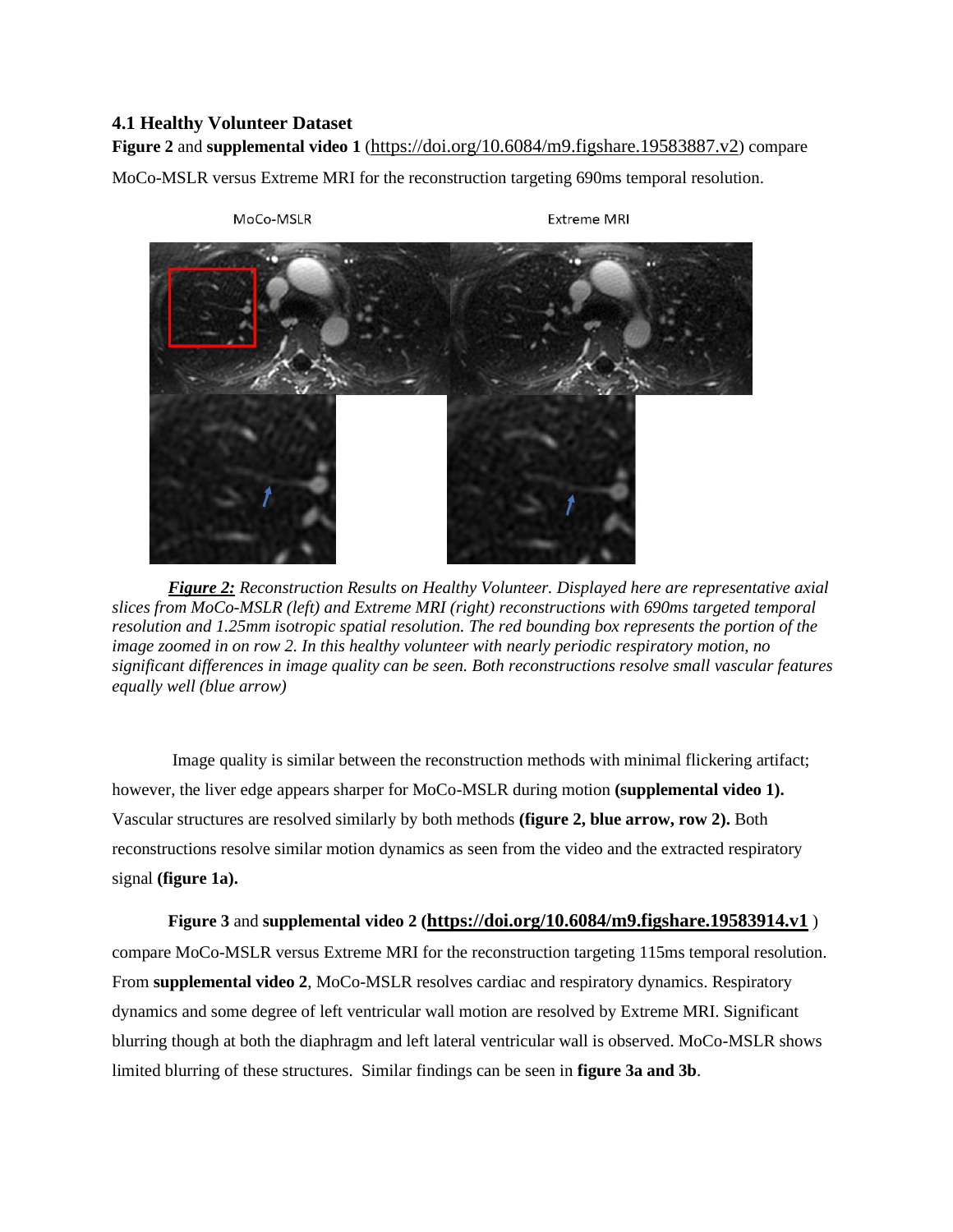

*Figure 3: Cardiac and Respiratory Dynamics at High temporal resolution. MoCo-MSLR and Extreme MRI reconstructions were run on the healthy volunteer at a targeted temporal resolution of 115ms and spatial resolution of 1.67 mm isotropic. Two volumetric windows were fixed about the lateral left ventricular wall (red/purple arrows) and the right hemidiaphragm (blue/orange arrows), and autocorrelated with a sliding window at the same spatial location through time to extract cardiac and respiratory dynamics respectively. The power spectrum (c) of the autocorrelation about the lateral left ventricular wall was then computed demonstrating a strong frequency peak around 1.11 hz corresponding to a physiologically reasonable 68 beats per minute. Cardiac signal (d) was then extracted by filtering a 0.05hz passband around the peak signal in frequency space. Both MoCo-MSLR and Extreme-MRI cardiac signals maintain the same phase relationship through time. The autocorrelation around the right hemidiaphragm was Gaussian smoothed to reveal respiratory dynamics (e). Both reconstructions remain in the same respiratory phase through multiple respiratory cycles. It is important to note from supplemental video 2 that the cardiac motion resolved in MoCo-MSLR is more realistic than that resolved by Extreme MRI. Evidence for this can be seen comparing the sharpness of*  $(a)$  *and*  $(b)$ *about the diaphragm (blue/orange arrow) and lateral left ventricle (red/purple arrow). In both locations, MoCo-MSLR is significantly sharper than Extreme-MRI.* 

Although the cardiac dynamics in **supplemental video 2** in the MoCo-MSLR reconstruction appear much more realistic than in Extreme MRI, both methods demonstrate strong peaks in their Fourier power spectra at 1.11hz corresponding to a heart rate of 68 beats/min (**figure 3c**). Filtering this signal in a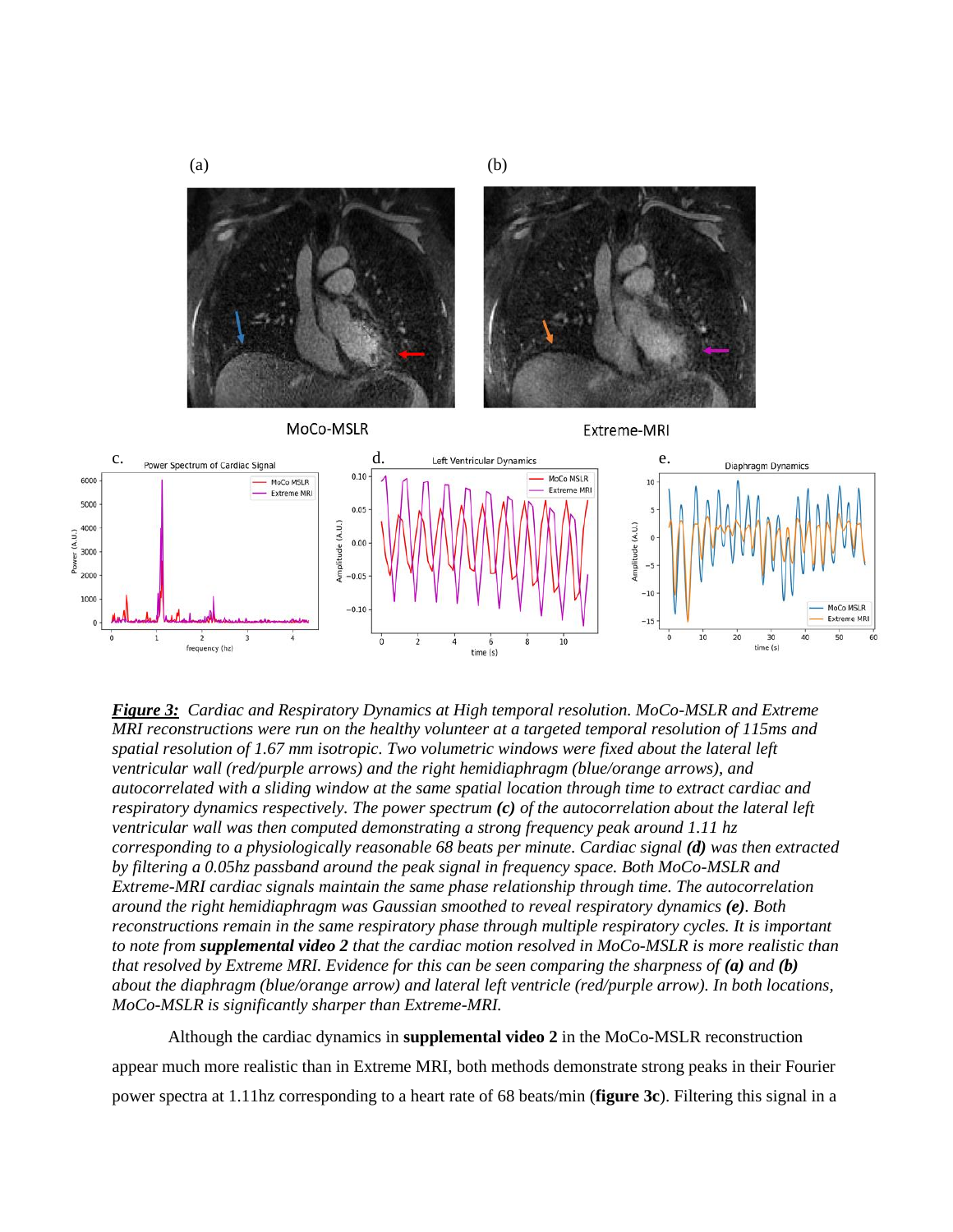small passband around this frequency results in signals that resemble cardiac waveforms (**figure 3d)**. Diaphragm dynamics **(figure 3e)** also appear to be in phase.

**Supplemental video 3** (<https://doi.org/10.6084/m9.figshare.19583932.v3>) demonstrates axial, 2 chamber, 4 chamber, and short axis views of heart for the MoCo-MSLR reconstruction. Multiple cardiac phases in all views are clearly captured. **Figure 4, row 1** demonstrates left ventricular phases from late diastole to systole for the healthy volunteer (MRA)



Diastole

Systole

*Figure 4: Short axis Cardiac Phases. Cardiac dynamics from mid/late diastole through systole are shown from MoCo-MSLR on the healthy volunteer (targeted temporal resolution: 115ms) and patient with cystic fibrosis (targeted temporal resolution: 83ms)*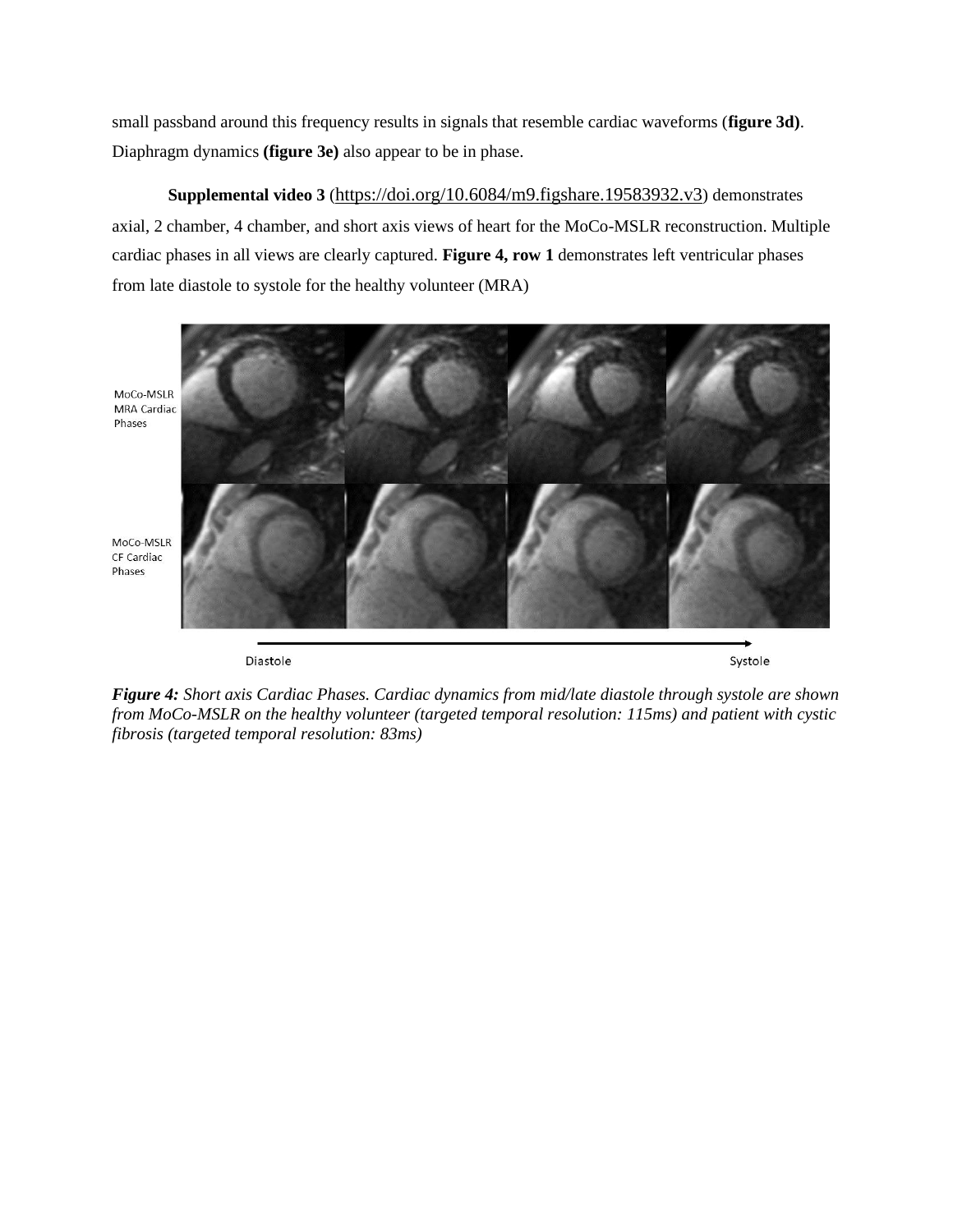### **4.2 Cystic Fibrosis Lung Dataset**

**Figure 5** and **supplemental video 4** (<https://doi.org/10.6084/m9.figshare.19583938.v1>)

compares MoCo-MSLR versus Extreme MRI for the reconstruction targeting 515ms temporal resolution.



*Figure 5: Reconstructions results on Patient with Cystic Fibrosis. Displayed here are representative sagittal slices from both reconstructions (targeted temporal resolution: 515 ms, spatial resolution: 1.25 mm isotropic). In the zoomed-out images in row 1, MoCo-MSLR sharply resolves the liver edge and larger airway structures compared to Extreme MRI. This can be seen even more clearly in the zoom-in images on row 2 (orange arrow).*

**Figure 5** shows that the MoCo-MSLR is significantly sharper than Extreme MRI demonstrating airway feature blurred out in Extreme MRI (yellow arrow). Similar findings are seen in **supplemental video 4** where significant blurring of the liver edge and small vascular structures are seen in the Extreme MRI reconstruction. These structures remain sharp for MoCo-MSLR. From the extracted respiratory signal alone **(figure 1b),** motion dynamics are similar. However, bulk motion and tracheal collapse seen in the MoCo-MSLR reconstruction are not observed in the Extreme-MRI reconstruction (**supplemental video 4)**.

**Figure 6** and **supplemental video 5 (<https://doi.org/10.6084/m9.figshare.19583944.v2>)** compare MoCo-MSLR versus Extreme MRI for the reconstruction targeting 83ms temporal resolution. MoCo-MSLR does resolve cardiac and respiratory dynamics, however, high frequency oscillations through time are present. Further, significant flickering artifact is observed. No obvious left ventricular wall motion is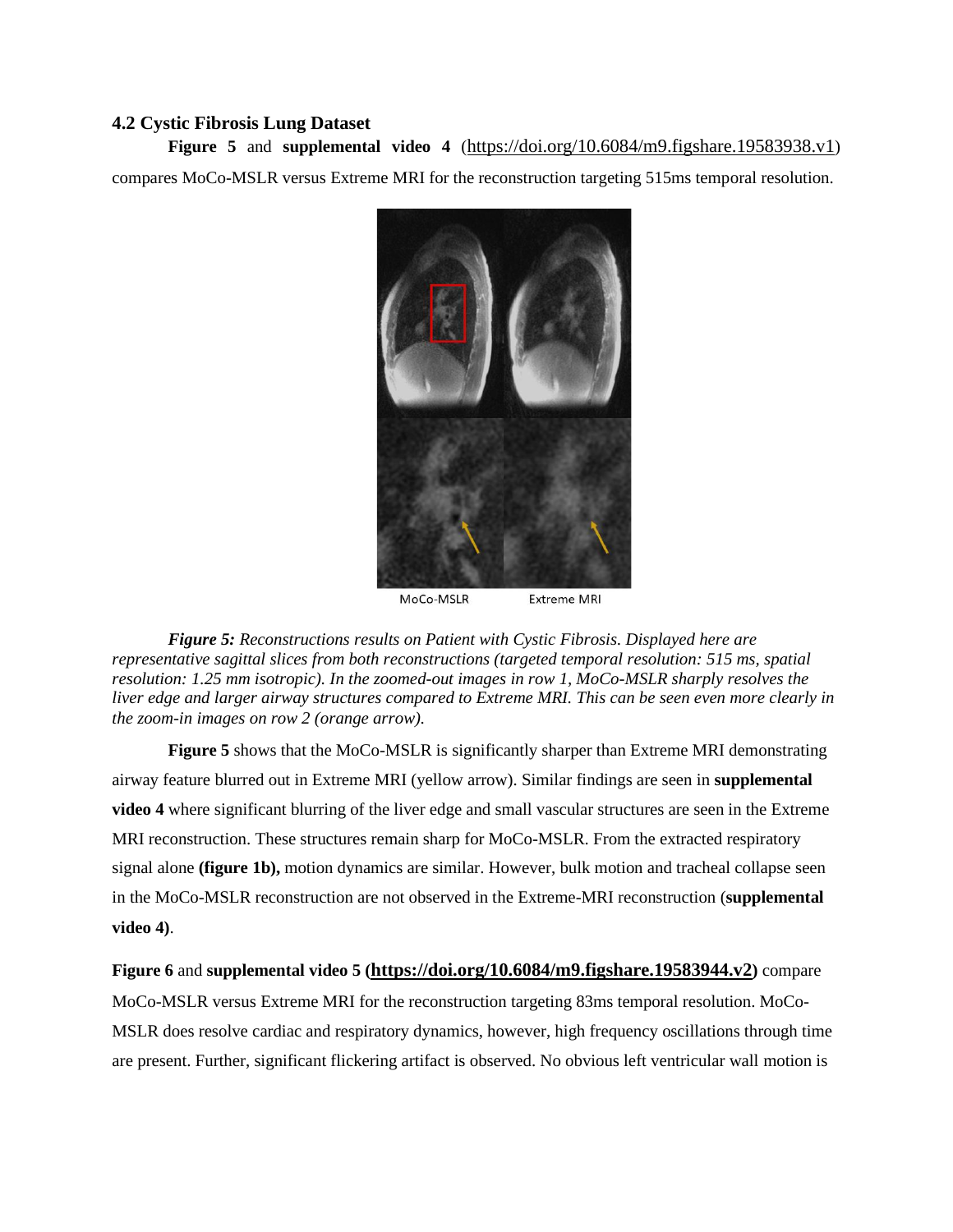seen in the Extreme MRI reconstruction. Some small motions at the diaphragm are seen, however this is partly obscured by blur.



MoCo-MSLR

from late diastole to systole for the CF patient.

**Extreme MRI** 

*Figure 6: Reconstruction Results on Patient with Cystic Fibrosis at high temporal resolution. Displayed here are representative axial slices from both reconstructions (targeted temporal resolution: 83ms, spatial resolution: 1.67 mm isotropic). Moco-MSLR is sharper particularly around structures like the liver that should be in motion due to respiration (red arrow) and the heart. Note that some subtle nonphysiologic warping over the heart (yellow) can be seen in the MoCo-MSLR reconstruction.* 

**Figure 6** shows that the MoCo-MSLR reconstruction has reduced blur around the heart relative to Extreme MRI (red arrow). However, some non-physiologic warping can be seen in the MoCo-MSLR reconstruction near the anterior part of the cardiac septum (yellow arrow). Comparisons between the dynamics for these two reconstructions were not performed as no cardiac dynamics and only subtle diaphragm motion was seen in Extreme MRI. **Supplemental video 6 ([https://doi.org/10.6084/m9.figshare.19583950.v2\)](https://doi.org/10.6084/m9.figshare.19583950.v2)** is a 15 frame CINE of axial, 2 chamber, 4 chamber, and short axis views of the heart again demonstrating realistic cardiac dynamics in all views. High frequency oscillations can clearly be seen. **Figure 4** (**row 2**) demonstrates left ventricular phases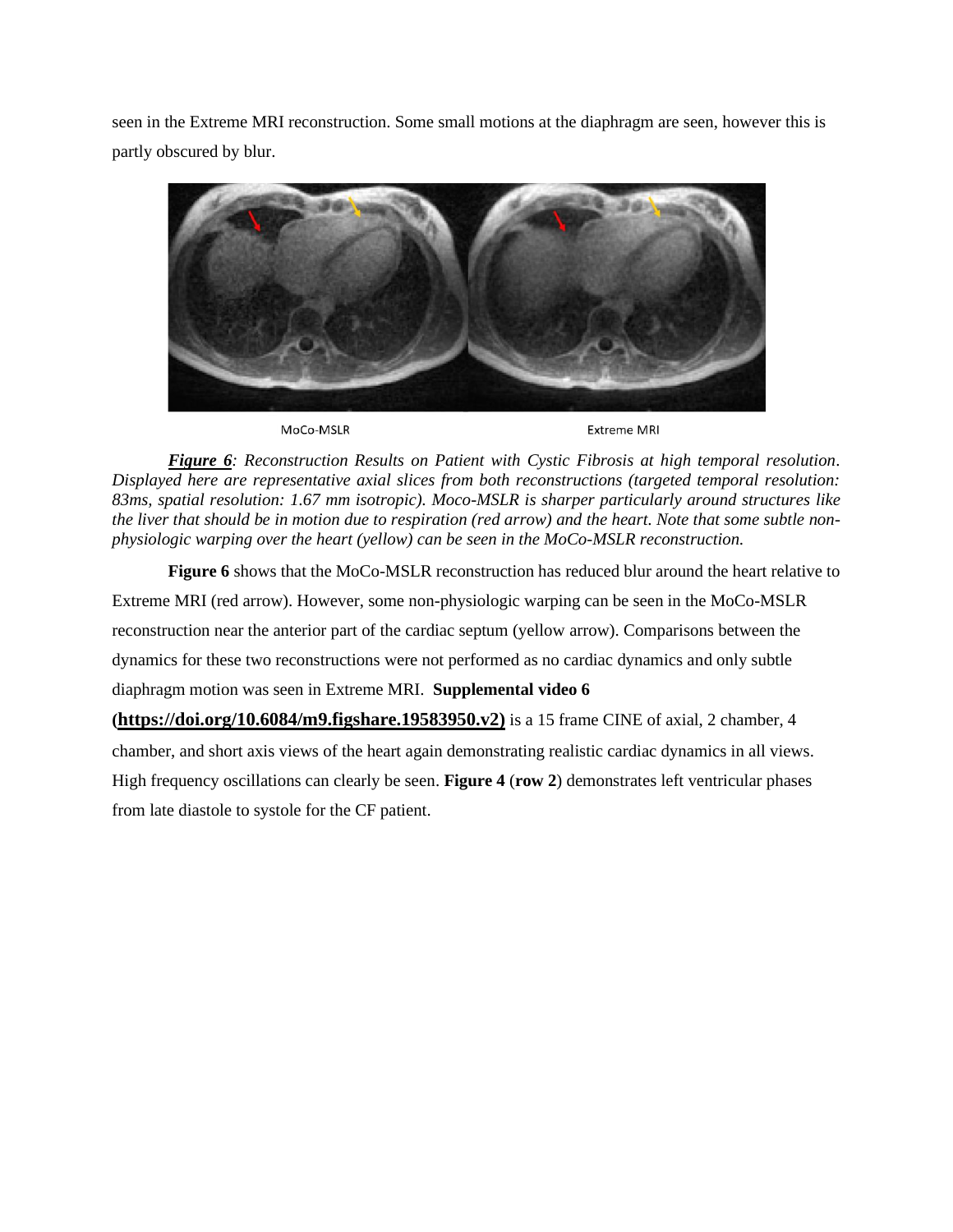# **4.3 Idiopathic Pulmonary Fibrosis Dataset**

# **Figure 7** and **supplemental video 7(<https://doi.org/10.6084/m9.figshare.19583953.v1>)**

compare MoCo-MSLR versus Extreme MRI for IPF reconstructions targeting 588ms temporal resolution. From **supplemental video 7**, structures around the lung hilum are sharp for MoCo-MSLR throughout respiration. These structures are blurred somewhat in Extreme MRI. Additionally, there is less flickering artifact in the MoCO-MSLR reconstruction than Extreme MRI. Notice that the blur around the liver edge in Extreme MRI is replaced by warping artifact in MoCo-MSLR.



MoCo-MSLR

**Extreme MRI** 

*Figure 7: Reconstructions Results on IPF Patient. Representative axial slices near the lung base are shown for both reconstructions. Fibrosis around the airway and the airways themselves are more clearly resolved in MoCo-MSLR than Extreme MRI.*

In **figure 7**, MoCo-MSLR clearly resolves small airways and associated fibrosis (orange arrow) not visualized in Extreme MRI. From both **supplemental video 7** and **figure 1c**, it appears that respiratory motion is similar between the two reconstructions, however, the MoCo-MSLR reconstruction does appear to miss a transient diaphragm excursion seen in Extreme MRI. **Supplemental video 8 (<https://doi.org/10.6084/m9.figshare.19583956.v1>)** shows a sagittal slice paired with its associated motion field through time demonstrating how the displacement field changes throughout the respiratory cycle.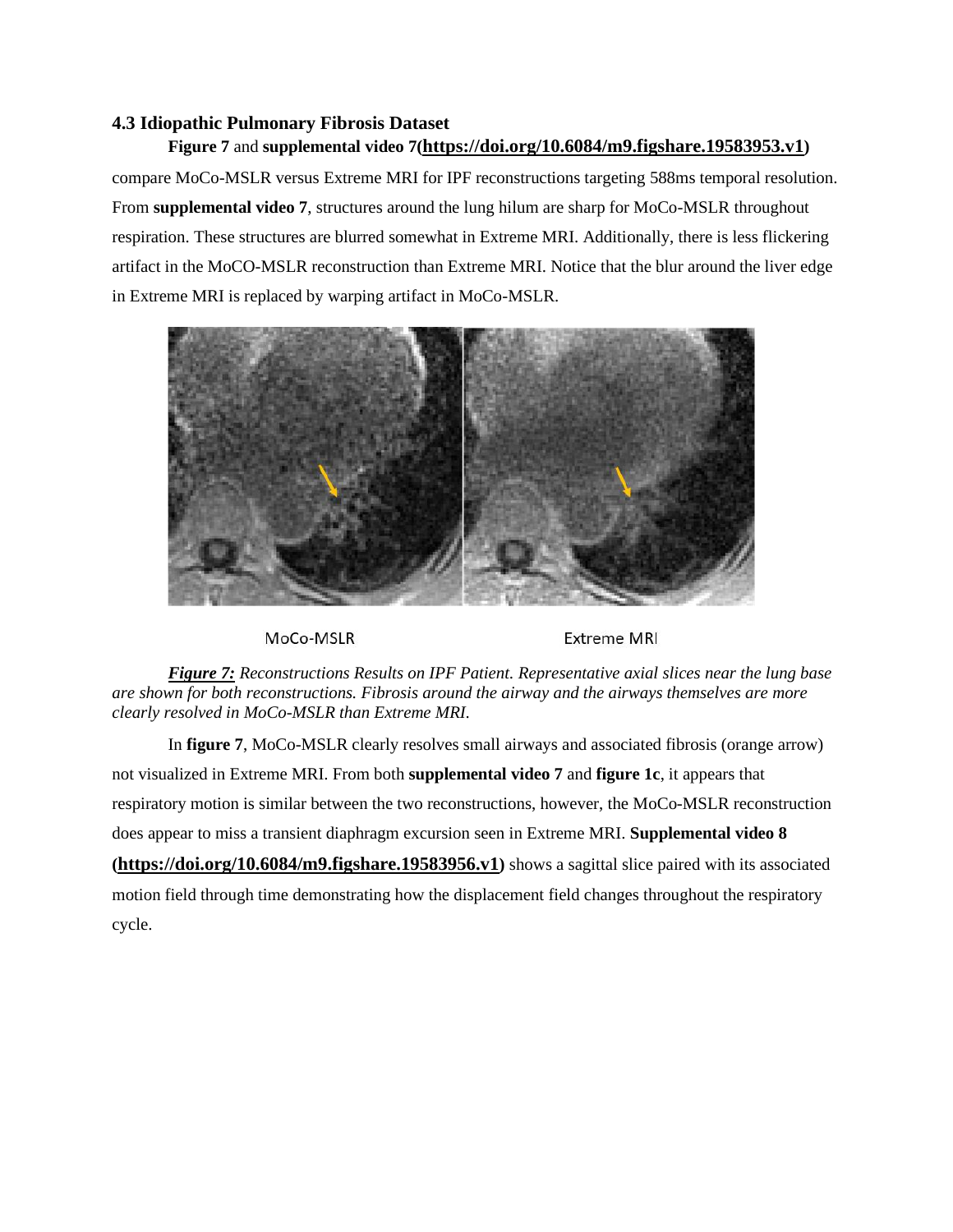### **4.4 Third Trimester Pregnant Patient Dataset**

### **Figure 8** and **supplemental video 9 (<https://doi.org/10.6084/m9.figshare.19583959.v1>)**

compare MoCo-MSLR and Extreme MRI for reconstructions targeting 605ms temporal resolution



MoCo-MSLR

**Extreme MRI** 

*Figure 8: Reconstructions Results on Healthy Pregnant Patient in Third Trimester. View showing the placenta and uterine layers. Significant artifact obstructs the uterus not seen in MoCo-MSLR (red arrow).* 

**Figure 8** shows that MoCo-MSLR results in sharper delineation between uterine layers than Extreme MRI where these layers are obscured by artifact. Motion dynamics appear to be similar between reconstructions both in **supplemental video 9** and from the respiratory signals in **figure 1d**. A uterine contraction is observed from 3.38 to 5.93 time units.

### **5. Discussion**

In this work, we developed a method called MoCo-MSLR to estimate and then integrate memory efficient representations of forward and adjoint motion deformation fields into Extreme MRI reconstructions. In MoCo-MSLR, low resolution motion fields are first learned directly as multiscale low rank components by enforcing k-space based loss between a deformed template and acquired k-space data. These fields are then interpolated in the MSLR space to match the desired full resolution reconstruction. Finally, the deformation fields and their adjoint are incorporated into Extreme MRI in the forward model. By using compact representations for both motion fields and the time series, motion compensated high spatiotemporal reconstructions are made possible with very low memory footprint.

MoCo-MSLR results in improved image quality compared to Extreme MRI at ~500ms temporal resolution. Image quality improvements seen with our method include reduced undersampling and flickering artifacts, sharper image features, the ability to resolve small vascular and airway features, and resolve certain dynamics not seen in Extreme MRI reconstruction. MoCo-MSLR at higher temporal resolutions (~100ms) realistically captures cardiac dynamics. Extreme MRI incompletely resolved cardiac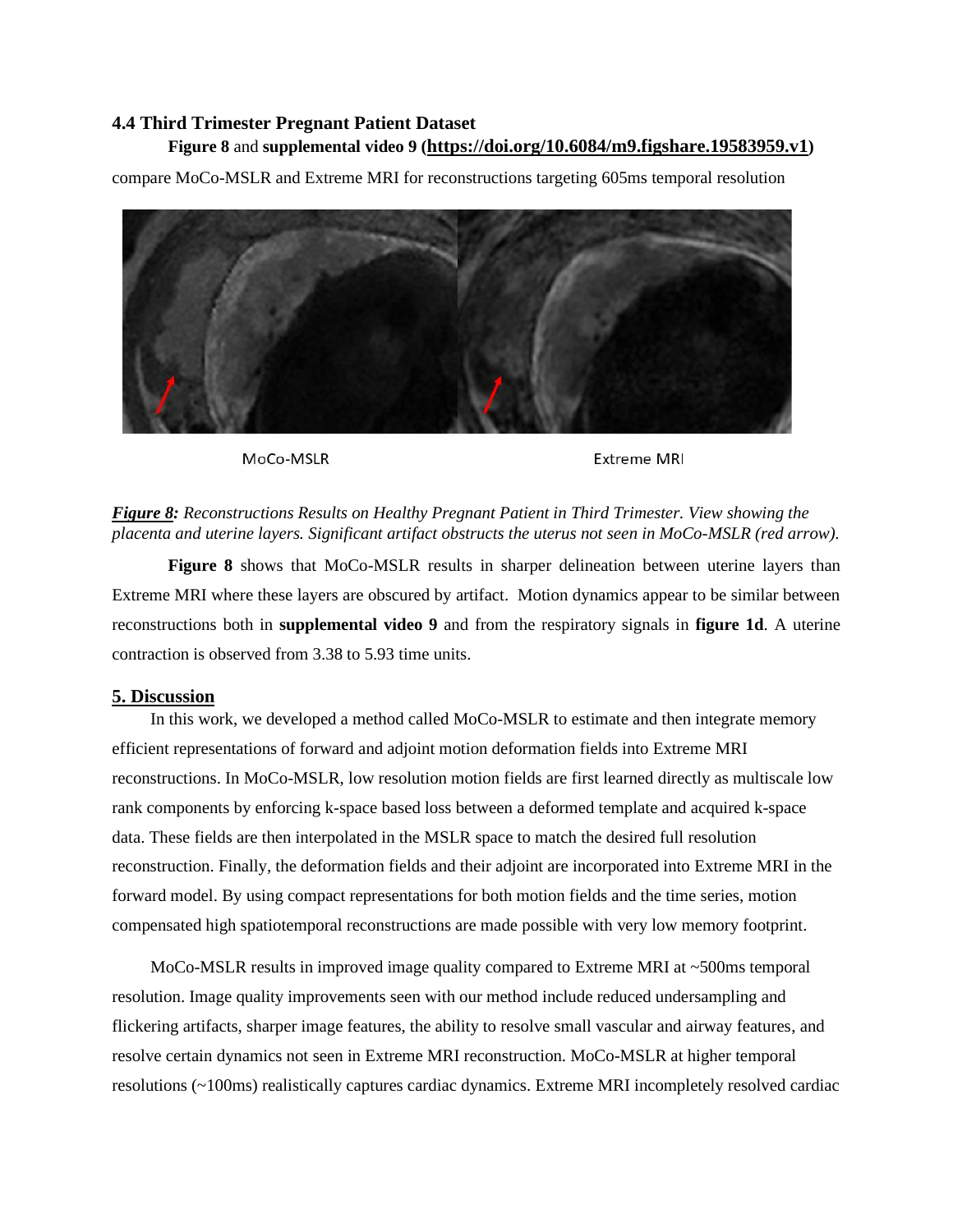dynamics in the healthy volunteer with high blood pool to myocardium contrast. In the CF case with lower blood pool to myocardium contrast, Extreme MRI completely failed to resolve cardiac dynamics.

Our work demonstrates similar image quality improvement seen with past strategies incorporating motion fields directly into reconstructions. This improvement was expected to some extent because the time series modeled by the left spatial and right temporal bases in MoCo-MSLR is aligned meaning maximal correlations exist across frames. Image quality improvements can be seen in the work of (5,12) when aligning data during reconstruction. Our model simply extends this notion of improved reconstruction through alignment to a much larger scale problem. Without motion correction, the left spatial and right temporal bases in MSLR model all dynamics in the time series which reduces the degree of correlation across frames ultimately reducing image quality.

There were, however, significant variations in the degree of image quality improvement across cases. This appeared to be, in part, related to the complexity of motion. These differences can be seen particularly well when comparing the healthy volunteer with nearly periodic motion (**supplemental video 1**) to the CF patient with both irregular respiratory and bulk motions. In the healthy volunteer, MoCo-MSLR and Extreme MRI are comparable with respect to image quality (**supplemental video 1** and **figure 2**) at temporal resolution targeting respiratory motion (~500ms). Minimal flickering and streaking artifact are seen, and small vascular features are resolved well by both reconstruction methods. On the other hand, MoCo-MSLR demonstrated significantly higher image quality (**supplemental video 4** and **figure 5**) then the Extreme MRI reconstruction for the CF patient. The liver edge is sharper in MoCo-MSLR even during irregular respiratory motion. Additionally, airway/vascular features blurred out in Extreme MRI are clearly resolved in the MoCo-MSLR reconstruction (**figure 5**). One possible explanation for this is Extreme MRI is not actually resolving all motion at the targeted temporal resolution which would lead to blur. For instance, in **supplemental video 4**, bulk motions and tracheal collapse seen in the MoCo-MSLR reconstruction are not observed in Extreme MRI. Although there is no way to validate if these motions are real, the quality of the MoCo-MSLR reconstructions suggests they are. Further, tracheomalacia which can lead to tracheal collapse especially when there are large fluctuations in thoracic pressures (e.g., during a cough) is common in patients with cystic fibrosis.

In general, MoCo-MSLR does appear to resolve irregular respirations and bulk motion with minimal blurring better than Extreme MRI. This makes sense because as mentioned in (6), irregular respirations and bulk motion are not necessarily low rank even for small block sizes. By explicitly modeling these motions, MoCo-MSLR significantly reduces blur while capturing these motions. A counterargument to this is motion fields represented using multi-scale low rank components may suffer from the same issue. Although to some extent this is true, deformation fields only have to model motion, not the background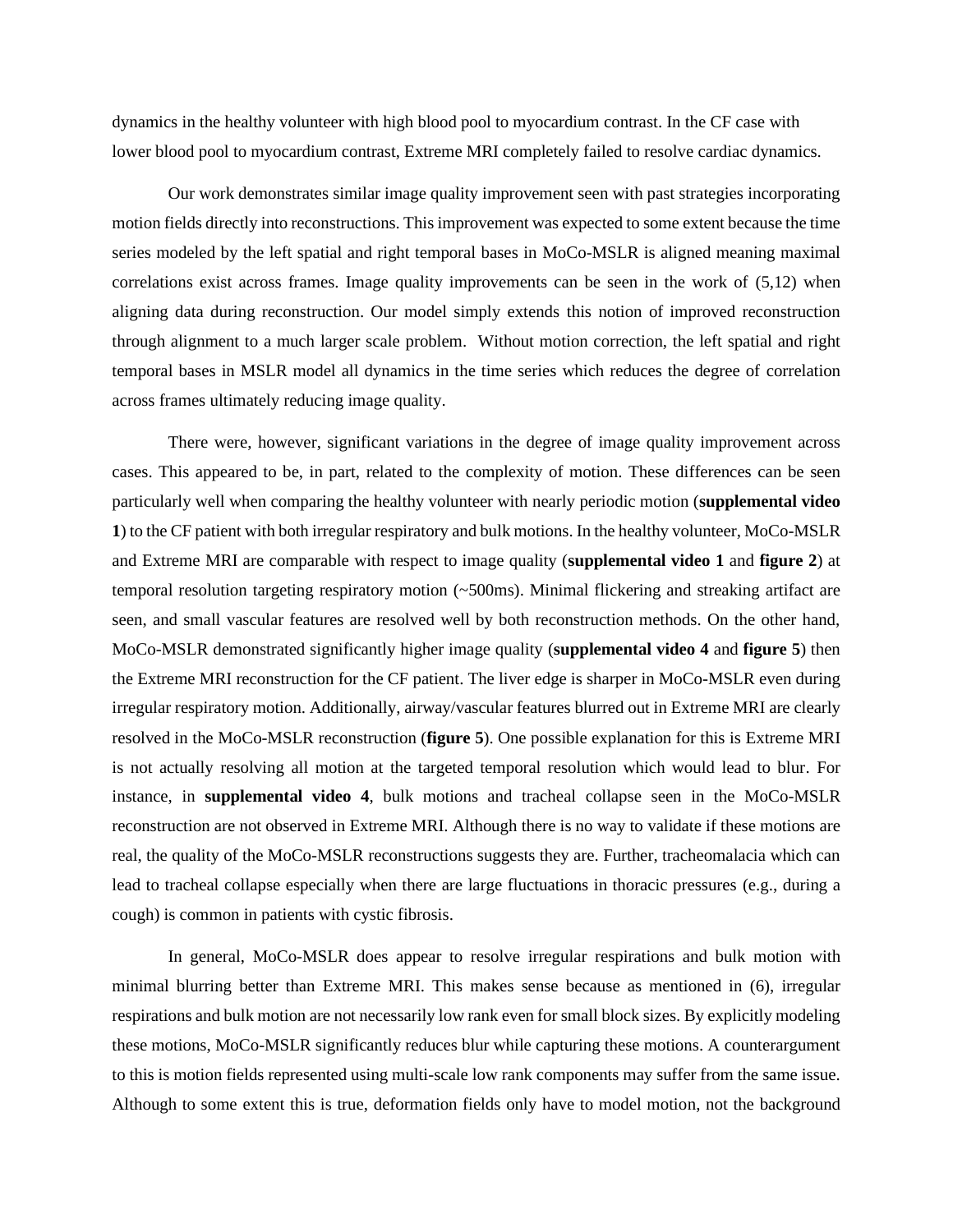plus dynamics and thus may admit more compressible representations allowing MoCo-MSLR to reconstruct even more undersampled data with high fidelity than the original Extreme MRI approach. The ability of MoCo-MSLR to capture cardiac dynamics at ~100ms temporal resolution while Extreme MRI struggles lends experimental evidence to this hypothesis.

At high temporal resolutions (~100ms) significant differences in reconstruction quality remain both when comparing MoCo-MSLR to Extreme MRI and when comparing each reconstruction to itself across different cases. Although complexity of motion may still play a role here, it appears that higher SNR results in improved ability to capture high temporal resolution dynamics. This can be seen when comparing the higher SNR contrast enhanced healthy volunteer acquisition to the lower SNR CF acquisition. Extreme MRI captures some cardiac motion in the healthy volunteer, but no cardiac motion can be seen in the lower SNR CF acquisition. Although MoCo-MSLR captures cardiac dynamics in both the healthy volunteer and CF patient, the CF reconstruction has significantly more high frequency oscillations present **(supplemental video 5)** suggesting the deformation fields are also modeling noise in addition to signal. This preliminary finding suggests that at high temporal resolution, contrast-enhanced acquisitions may be preferred.

There are a number of limitations to this work. There are several image artifacts that arise because the deformation fields are not topology preserving (i.e. non-diffeomorphic). In the IPF case (**supplemental video 7**), a sandpaper like texture can be seen in and around the liver edge. In L.T's experience using other motion correction algorithms like iMoCo, these same artifacts arise when the deformation fields are not topology preserving i.e. non-diffeomorphic. Use of algorithms that ensure the fields are diffeomorphic removes these artifacts in the context of iMoCo. A related warping artifact can be seen in the high temporal resolution reconstructions. This artifact occurs when tissues that locally should be moving together, displace with different velocities essentially tearing the tissue apart. The result is a kind of blurring. A potential direction for this work is to develop multi-scale compressed representations for diffeomorphic fields. It is not immediately clear though how to develop such a method with theoretical guarantees.

 Another artifact unrelated to non-diffeomorphic fields seen primarily in the ~100ms resolution is high frequency oscillations. This is significantly worse in the CF case then the healthy volunteer with the same regularization weights. Although the regularization on both spatial smoothing and rank minimization can be increased to attempt to remove this artifact, the higher the regularization weight, the more difficult it becomes to capture motion. Exploring the hypothesis that ability to resolve high temporal resolution dynamics may be dependent on SNR may be fruitful to better define acquisition parameters to generate optimal high temporal resolution reconstructions.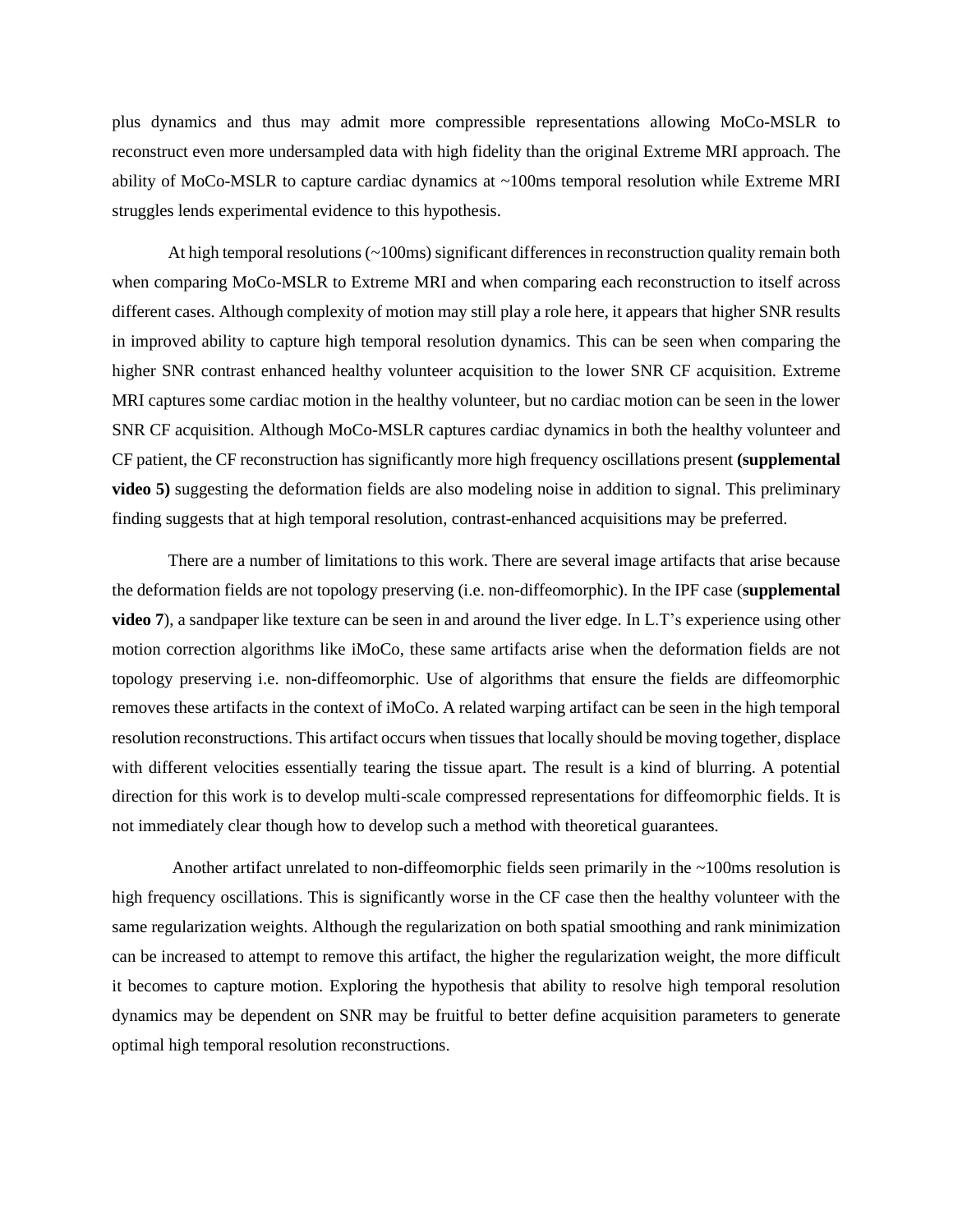Similar to (6), it is unknown whether the prescribed temporal resolution matched the true dynamics at that temporal resolution. Validation is a major challenge for this work. Few real time imaging modalities can scan simultaneously with MR to provide ground truth data, however, recent progress in simultaneous MRI/Ultrasound systems (18) may be a promising future approach for validation.

 Finally, in its current form, MoCo-MSLR only works for images without contrast dynamics as it relies on warping a fixed template. The ability to incorporate motion estimation for high spatiotemporal reconstruction of acquisitions with contrast dynamics is an interesting avenue for future work.

#### **6. Conclusion:**

In this work we improve on a state-of-the-art image reconstruction algorithm (Extreme MRI) by incorporating motion fields into the reconstruction. We demonstrate that MoCo-MSLR makes it possible to reconstruct motion compensated 3D dynamic acquisitions at high spatiotemporal resolutions in a computationally efficient manner. Our method shows improved image sharpness and motion robustness when compared to Extreme MRI at the same temporal resolution. Additionally, when pushed to temporal resolutions of ~100ms, MoCo-MSLR can depict cardiac and respiratory dynamics beyond the capabilities of Extreme MRI.

### **7.Acknowledgements**

The authors wish to acknowledge support from NIH R01CA190298, NIH/NHLBI HL 136965, and GE Healthcare.

#### **8.References**

- 1. Jaimes C, Kirsch JE, Gee MS. Fast, free-breathing and motion-minimized techniques for pediatric body magnetic resonance imaging. Pediatr Radiol. 2018 Aug 1;48(9):1197–208.
- 2. Zhu X, Tan F, Johnson K, Larson P. Optimizing trajectory ordering for fast radial ultra-short TE (UTE) acquisitions. J Magn Reson. 2021 Jun 1;327:106977.
- 3. Zhang T, Cheng JY, Potnick AG, Barth RA, Alley MT, Uecker M, et al. Fast Pediatric 3D Freebreathing Abdominal Dynamic Contrast Enhanced MRI with High Spatiotemporal Resolution. J Magn Reson Imaging JMRI. 2015 Feb;41(2):460–73.
- 4. Torres L, Kammerman J, Hahn AD, Zha W, Nagle SK, Johnson K, et al. "Structure-Function Imaging of Lung Disease Using Ultra-Short Echo Time MRI." Acad Radiol. 2019 Mar;26(3):431– 41.
- 5. Zhu X, Chan M, Lustig M, Johnson KM, Larson PEZ. Iterative motion-compensation reconstruction ultra-short TE (iMoCo UTE) for high-resolution free-breathing pulmonary MRI. Magn Reson Med. 2020;83(4):1208–21.